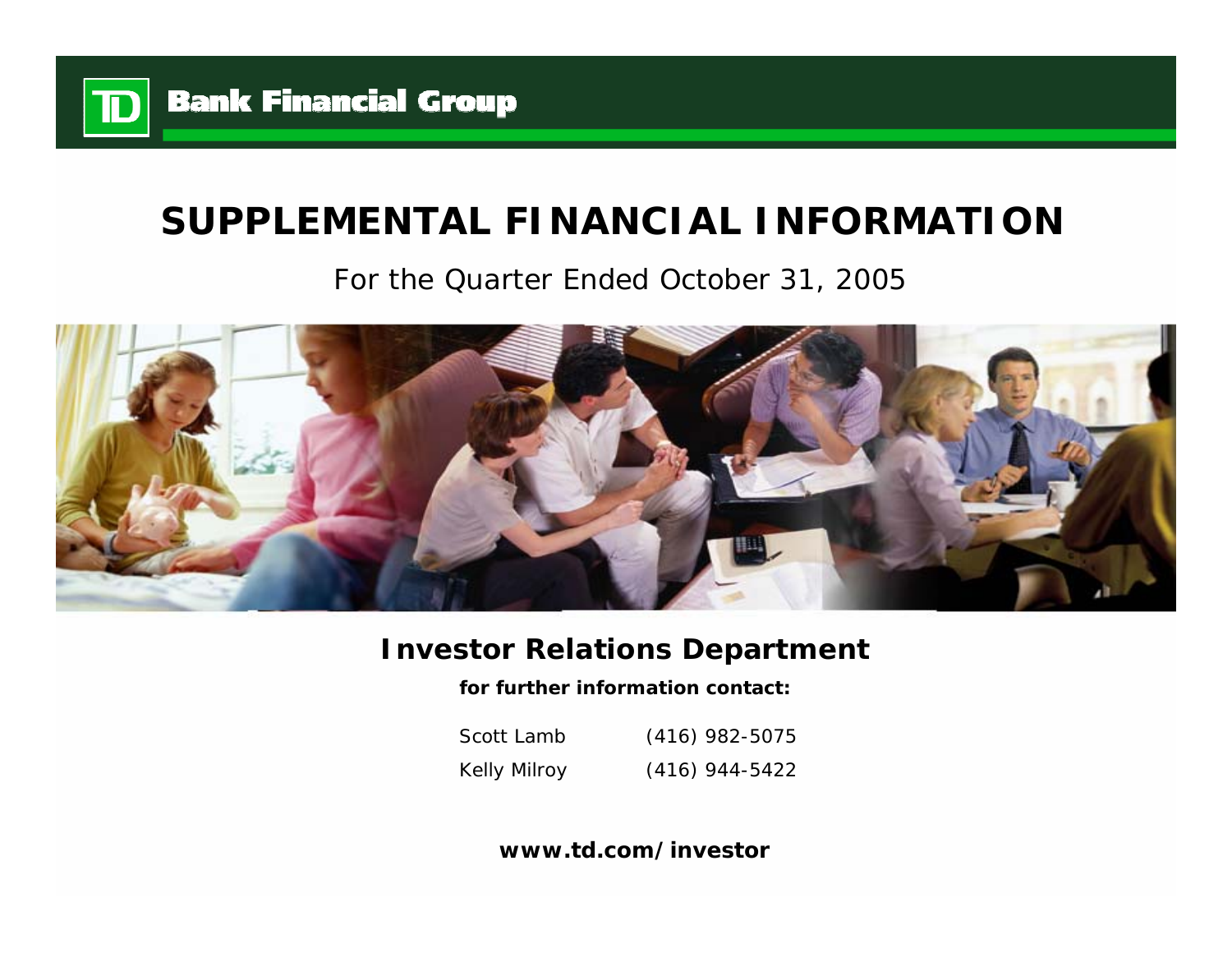

### **For the Quarter Ended October 31, 2005**

#### **How the Bank Reports**

The supplemental information contained in this package is designed to improve the readers' understanding of TD Bank Financial Group's financial performance. This information should be used in conjunction with the Consolidated financial statements for the year ended October 31, 2004<sup>1</sup> as well as the Q4/05 News Release and Investor Presentation.

The Bank's financial results are prepared in accordance with Canadian generally accepted accounting principles (GAAP). The Bank refers to results prepared in accordance with GAAP as the "reported basis" or "reported". The Bank also utilizes earnings before amortization of intangibles to assess each of its businesses and to measure overall Bank performance. The information contained in this package is presented using the above bases.

In addition, in the Q4/05 News Release, the Bank has disclosed Bank net income and earnings per share before amortization of intangibles and items of note in order to better reflect how management measures the performance of the Bank. Refer to page 4 of the Q4/05 News Release for a list of the items of note and an explanation. To arrive at earnings before amortization of intangibles and items of note, the Bank removes items of note from earnings before amortization of intangibles. The Bank's intangible amortization of assets relates to the TD Banknorth acquisition in March 2005 and the Canada Trust acquisition in fiscal 2000. The items of note relate to items which management does not believe are indicative of underlying business performance. Consequently, the Bank believes that earnings before amortization of intangibles and as applicable, items of note provides the reader with an understanding of how management views the Bank's performance.

As explained, earnings before amortization of intangibles and applicable, items of note are different from reported results determined in accordance with GAAP. Earnings before amortization of intangibles and, as applicable items of note, return on equity (ROE), return on invested capital (ROIC), economic profit, and other terms are not defined under GAAP and therefore may noticle be comparable to similar terms used by other issuers. A reconciliation between the Bank's earnings before amortization of intangibles and its reported results is provided on page 1 of this package. A reconciliation of net income and earnings before amortization of intangibles and items of note to reported results is provided on page 4 of the Q4/05 News Release.

#### **Segmented Information**

For management reporting purposes, the Bank's operations are organized into the following four operating business segments: Canadian Personal and Commercial Banking, U.S. Personal and Commercial Banking, Wholesale Banking and Wealth Management. The Bank's other activities are grouped into the Corporate segment.

The Bank's management reporting process measures the performance of the segments based on our management structure and is not necessarily comparable with other financial services companies. Due to the complexity of the Bank, its management reporting model uses various estimates, assumptions, allocations and risk-based methodologies for funds transfer pricing, inter-segment revenues, income tax rates, capital, indirect expenses and cost transfers to measure business segment results. Transfer pricing of funds is generally applied at market rates. Inter-segment revenues are negotiated between each business segment and approximate the value provided by the distributing segment. Income tax expense or benefit is generally applied to each segment based on a statutory tax rate and may be adjusted for items and activities unique to each segment.

The Bank measures and evaluates the performance of each segment based on net income before amortization of intangibles, economic profit and return on invested capital. Each segment's invested capital represents the capital required for economic risks, including credit, market and operational risks, plus the purchased amounts of goodwill and intangible assets net of impairment write downs. Economic profit is net income before amortization of intangibles, less a charge for the cost of invested capital.

Net interest income, primarily within Wholesale Banking, is calculated on a taxable equivalent basis (TEB), which means that the value of the non-taxable or tax-exempt income (such as certain corporate dividends) is adjusted to its equivalent before tax value. Using TEB allows the Bank to measure income from all securities and loans consistently and makes for more meaningful comparison of net interest income with other financial services companies. The TEB adjustments are eliminated in the Corporate segment on page 8.

 $1$  Consolidated financial statements for the year ended October 31, 2005 will be released later this year.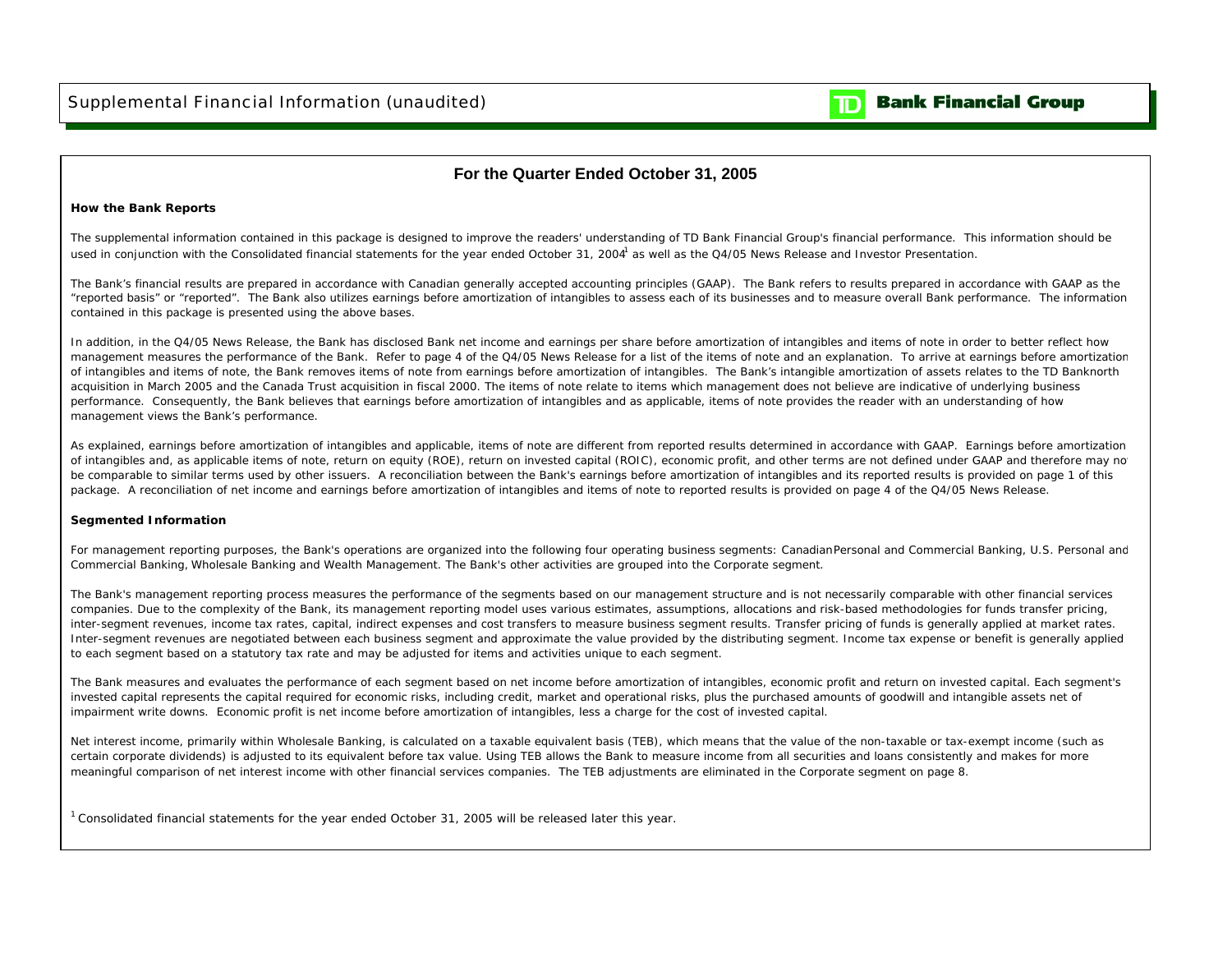#### **Bank Financial Group**  $\mathbf{D}$

| For the Quarter Ended October 31, 2005<br><b>Table of Contents</b>         |              |
|----------------------------------------------------------------------------|--------------|
|                                                                            |              |
|                                                                            | Page         |
| <b>Highlights</b>                                                          | 1            |
| <b>Shareholder Value</b>                                                   | $\mathbf{2}$ |
| <b>Segmented Results Summary</b>                                           | 3            |
| <b>Canadian Personal and Commercial Banking Segment</b>                    | 4            |
| <b>U.S. Personal and Commercial Banking Segment</b>                        | 5            |
| <b>Wealth Management Segment</b>                                           | 6            |
| <b>Wholesale Banking Segment</b>                                           | 7            |
| <b>Corporate Segment</b>                                                   | 8            |
| Net Interest Income and Margin                                             | 9            |
| <b>Other Income</b>                                                        | 10           |
| <b>Non-Interest Expenses</b>                                               | 11           |
| <b>Balance Sheet</b>                                                       | $12 \,$      |
| <b>Investment Securities Surplus (Deficit) Over Book</b>                   | 13           |
| <b>Intangibles and Goodwill</b>                                            | 13           |
| <b>Restructuring Costs</b>                                                 | 13           |
| <b>Loan Securitization</b>                                                 | 14           |
| Impaired Loans by Business Line and General Allowance                      | 15           |
| Analysis of Change in Gross Impaired Loans and Allowance for Credit Losses | 16           |
| Analysis of Change in Shareholders' Equity and Non-Controlling Interest    | 17           |
| <b>Risk-Weighted Assets and Capital</b>                                    | 18           |

Certain comparative amounts have been reclassified to conform with current period presentation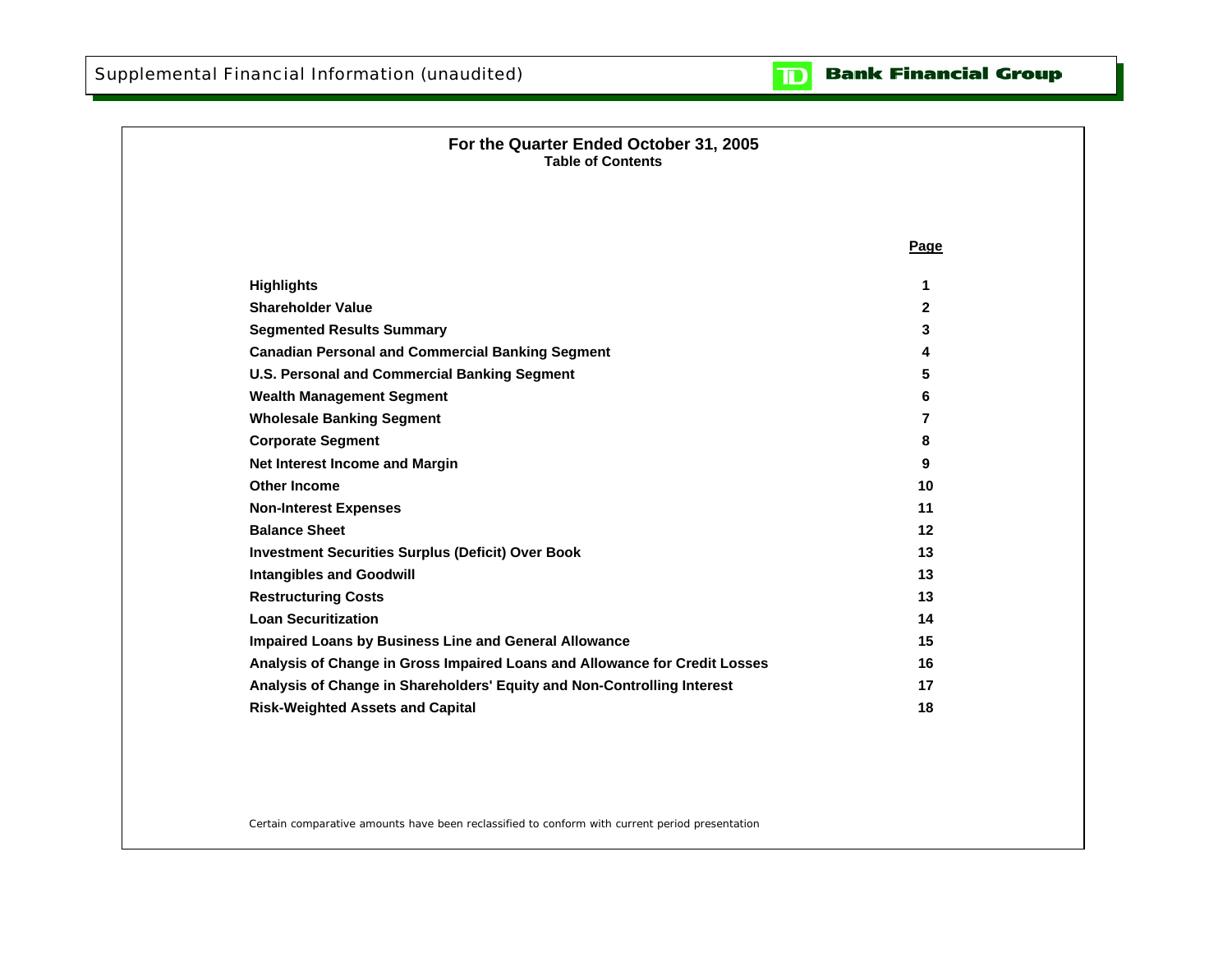## <span id="page-3-0"></span>**Highlights**

| <b>FOR THE PERIOD ENDED</b>                                         |                                      |           | LINE<br>#      | Q4          | Q3          | 2005<br>Q2  | Q1          | Q4          | Q <sub>3</sub> | 2004<br>Q <sub>2</sub> | Q1          | 2003<br>Q4            | 2005                             | <b>Full Year</b><br>2004 | 2003        |
|---------------------------------------------------------------------|--------------------------------------|-----------|----------------|-------------|-------------|-------------|-------------|-------------|----------------|------------------------|-------------|-----------------------|----------------------------------|--------------------------|-------------|
|                                                                     |                                      |           |                |             |             |             |             |             |                |                        |             |                       |                                  |                          |             |
| Income Statement (\$millions)                                       |                                      |           |                |             |             |             |             |             |                |                        |             |                       |                                  |                          |             |
| Net interest income                                                 |                                      | (page 9)  | -1             | 1,641       | \$<br>1,563 | \$<br>1,393 | \$<br>1,411 | \$<br>1,435 | \$<br>1,452    | \$<br>1,441            | \$<br>1.445 | $\mathbb{S}$<br>1,335 | $$\tilde{\phantom{a}}$$<br>6,008 | \$<br>5,773              | \$<br>5,437 |
| Provision for credit losses                                         |                                      |           | $\overline{2}$ | (15)        | 40          | 20          | 10          | (73)        | (17)           | (192)                  | (104)       | (83)                  | 55                               | (386)                    | 186         |
| Other income                                                        |                                      | (page 10) | 3              | 1,442       | 1,535       | 1,517       | 1,395       | 1,118       | 1,181          | 1,284                  | 1,300       | 1,094                 | 5,889                            | 4,883                    | 4,424       |
| Net interest and other income                                       |                                      |           | $\overline{4}$ | 3,098       | 3,058       | 2,890       | 2,796       | 2,626       | 2,650          | 2,917                  | 2,849       | 2,512                 | 11,842                           | 11,042                   | 9,675       |
| Non-interest expenses                                               |                                      | (page 11) | 5              | 2,068       | 2,434       | 1,923       | 1,811       | 1,762       | 1,755          | 2,109                  | 1,755       | 1,785                 | 8,236                            | 7,381                    | 7,592       |
| Income before provision for income taxes                            |                                      |           | 6              | 1,030       | 624         | 967         | 985         | 864         | 895            | 808                    | 1,094       | 727                   | 3,606                            | 3,661                    | 2,083       |
| Provision for income taxes                                          |                                      |           | $\overline{7}$ | 302         | 64          | 257         | 268         | 177         | 231            | 211                    | 333         | 135                   | 891                              | 952                      | 603         |
| Non-controlling interest in subsidiaries                            |                                      |           | 8              | 53          | 58          | 21          |             |             |                |                        |             |                       | 132                              | $\sim$                   |             |
| Net income - before amortization of intangibles                     |                                      |           | 9              | 675         | 502         | 689         | 717         | 687         | 664            | 597                    | 761         | 592                   | 2,583                            | 2,709                    | 1,480       |
| Amortization of intangibles, net of tax                             |                                      | (page 11) | 10             | 86          | 91          | 90          | 87          | 92          | 99             | 107                    | 179         | 112                   | 354                              | 477                      | 491         |
| Net income - reported basis                                         |                                      |           | 11             | 589         | \$<br>411   | \$<br>599   | 630<br>\$   | \$<br>595   | \$<br>565      | \$<br>490              | 582<br>\$   | \$<br>480             | \$<br>2,229                      | \$<br>2,232              | \$<br>989   |
| Per common share <sup>1</sup> and average number of shares          |                                      |           |                |             |             |             |             |             |                |                        |             |                       |                                  |                          |             |
| Basic net income - reported basis                                   |                                      |           | 12             | .83<br>\$   | .58<br>\$   | \$<br>.87   | \$<br>.96   | S.<br>.91   | \$<br>.87      | \$<br>.75              | \$<br>.89   | \$<br>.73             | \$<br>3.22                       | \$<br>3.41               | \$<br>1.52  |
|                                                                     | - before amortization of intangibles |           | 13             | .95         | .71         | 1.00        | 1.09        | 1.05        | 1.02           | .91                    | 1.16        | .91                   | 3.74                             | 4.14                     | 2.28        |
| Diluted net income - reported basis                                 |                                      |           | 14             | .82         | .58         | .86         | .95         | .90         | .86            | .74                    | .88         | .73                   | 3.20                             | 3.39                     | 1.51        |
|                                                                     | - before amortization of intangibles |           | 15             | .94         | .70         | .99         | 1.08        | 1.04        | 1.01           | .90                    | 1.15        | .90                   | 3.71                             | 4.11                     | 2.26        |
| Average number of common shares outstanding - basic (millions)      |                                      |           | 16             | 710.0       | 707.6       | 690.8       | 656.6       | 653.5       | 653.1          | 656.8                  | 654.8       | 653.8                 | 691.3                            | 654.5                    | 649.8       |
|                                                                     | - diluted                            |           | 17             | 716.1       | 713.4       | 696.1       | 661.9       | 658.2       | 657.4          | 662.0                  | 660.0       | 658.3                 | 696.9                            | 659.4                    | 653.9       |
|                                                                     |                                      |           |                |             |             |             |             |             |                |                        |             |                       |                                  |                          |             |
| <b>Balance sheet (\$billions)</b>                                   |                                      |           |                |             |             |             |             |             |                |                        |             |                       |                                  |                          |             |
| <b>Total assets</b>                                                 |                                      | (page 12) | 18             | 365.2<br>\$ | \$<br>368.4 | \$<br>359.5 | \$<br>333.3 | 311.0<br>\$ | 309.2<br>\$.   | \$<br>312.3            | \$<br>316.2 | \$<br>273.5           | \$<br>365.2                      | \$<br>311.0              | \$<br>273.5 |
| Total shareholders' equity                                          |                                      | (page 17) | 19             | 15.9        | 15.8        | 15.6        | 13.2        | 12.7        | 12.4           | 12.2                   | 12.0        | 11.6                  | 15.9                             | 12.7                     | 11.6        |
| Investment securities - surplus over book <sup>2</sup> (\$millions) |                                      |           | 20             | 750         | 733         | 550         | 537         | 418         | 321            | 405                    | 412         | 369                   | 750                              | 418                      | 369         |
| <b>Capital and Risk Metrics (\$billions)</b>                        |                                      |           |                |             |             |             |             |             |                |                        |             |                       |                                  |                          |             |
| Risk-weighted assets                                                |                                      | (page 18) | 21             | 130.0       | \$<br>130.5 | \$<br>127.6 | \$<br>103.0 | \$<br>100.3 | \$<br>99.7     | \$102.3                | \$110.1     | $\mathbb{S}$<br>108.2 | \$<br>130.0                      | \$<br>100.3              | \$<br>108.2 |
| Tier 1 capital                                                      |                                      | (page 18) | 22             | 13.1        | 13.1        | 12.8        | 13.4        | 12.6        | 12.3           | 12.2                   | 11.9        | 11.3                  | 13.1                             | 12.6                     | 11.3        |
| Tangible common equity                                              |                                      | (page 18) | 23             | 9.6         | 9.1         | 8.8         | 9.6         | 9.0         | 8.5            | 8.2                    | 8.0         | 7.4                   | 9.6                              | 9.0                      | 7.4         |
| Tier 1 capital ratio                                                |                                      | (page 18) | 24             | 10.1%       | 10.0%       | 10.0%       | 13.0%       | 12.6%       | 12.3%          | 11.9%                  | 10.9%       | 10.5%                 | 10.1%                            | 12.6%                    | 10.5%       |
| Total capital ratio                                                 |                                      | (page 18) | 25             | 13.2        | 13.3        | 13.4        | 17.2        | 16.9        | 16.8           | 16.4                   | 15.5        | 15.6                  | 13.2                             | 16.9                     | 15.6        |
| Tangible common equity as a percentage of RWA                       |                                      | (page 18) | 26             | 7.4         | 7.0         | 6.9         | 9.3         | 9.0         | 8.5            | 8.0                    | 7.3         | 6.9                   | 7.4                              | 9.0                      | 6.9         |
| After tax impact of 1% increase in interest rates on                |                                      |           |                |             |             |             |             |             |                |                        |             |                       |                                  |                          |             |
| Common shareholders' equity (\$millions)                            |                                      |           | 27             | \$<br>(61)  | \$<br>(66)  | \$<br>(156) | \$<br>(113) | (124)<br>\$ | (120)<br>\$.   | \$<br>(40)             | \$<br>(32)  | \$<br>(13)            | \$<br>(61)                       | \$<br>(124)              | \$<br>(13)  |
| Annual net income (\$millions)                                      |                                      |           | 28             | (20)        | (19)        | (6)         | (12)        | (17)        | (14)           | (4)                    | (9)         | 4                     | (20)                             | (17)                     | 4           |
| Net impaired loans (\$millions)                                     |                                      | (page 15) | 29             | (944)       | (928)       | (928)       | (625)       | (646)       | (617)          | (567)                  | (584)       | (641)                 | (944)                            | (646)                    | (641)       |
| Net impaired loans as a % of net loans                              |                                      |           | 30             | (.6)%       | (.6)%       | $(.6)$ %    | (.5)%       | (.5)%       | (.5)%          | (.4)%                  | (.5)%       | (.5)%                 | $(.6)$ %                         | (.5)%                    | (.5)%       |
| Provision for credit losses as a % of net average loans             |                                      |           | 31             | (.04)       | .10         | .06         | .03         | (.22)       | (.05)          | (.62)                  | (.33)       | (.27)                 | .04                              | (.30)                    | .15         |
| Rating of senior debt:                                              | Moody's                              |           | 32             | Aa3         | Aa3         | Aa3         | Aa3         | Aa3         | Aa3            | Aa3                    | Aa3         | Aa3                   | Aa3                              | Aa3                      | Aa3         |
|                                                                     | Standard and Poor's                  |           | 33             | A+          | $A+$        | $A+$        | $A+$        | $A+$        | $A+$           | A+                     | $A+$        | A+                    | A+                               | $A+$                     | $A+$        |

1 Earnings per share (EPS) is computed by dividing income by the weighted average number of shares outstanding during the period. As a result, the sum of the quarterly EPS figures may not equal the YTD EPS

<sup>2</sup> Excludes debt security positions which are used as part of the Bank's Asset and Liability Management hedging activities and preferred shares that are hedged

**Bank Financial Group** 

 $\blacksquare$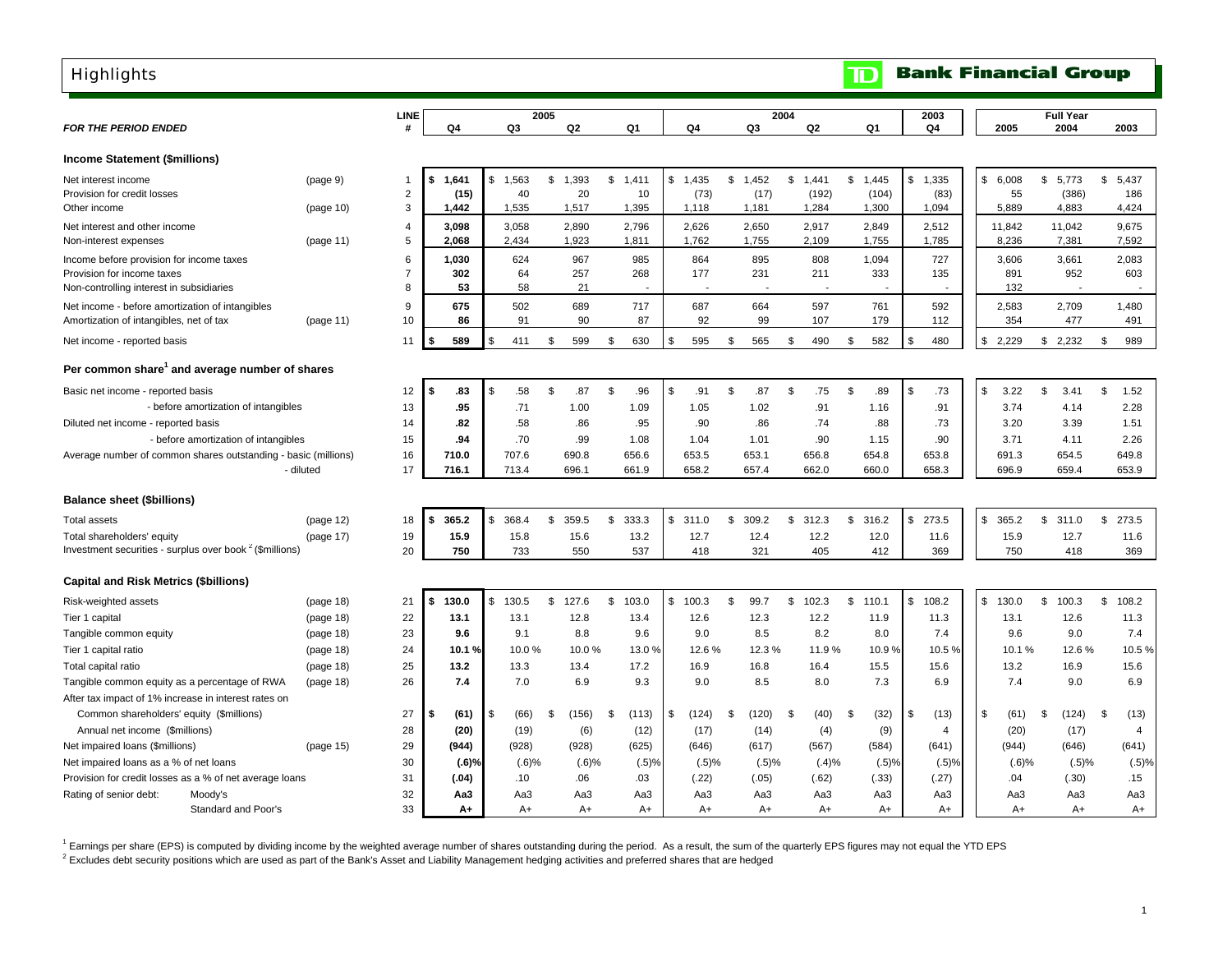#### <span id="page-4-0"></span>Shareholder Value

|  |  | <b>TD</b> Bank Financial Group |  |  |
|--|--|--------------------------------|--|--|
|--|--|--------------------------------|--|--|

|                                                                                 | <b>LINE</b>    |               | 2005        |                |        |               |                          |             | 2004                     |          |                          |        | 2003        |      |             |    | <b>Full Year</b>         |             |
|---------------------------------------------------------------------------------|----------------|---------------|-------------|----------------|--------|---------------|--------------------------|-------------|--------------------------|----------|--------------------------|--------|-------------|------|-------------|----|--------------------------|-------------|
| <b>FOR THE PERIOD ENDED</b>                                                     |                | Q4            | Q3          |                | Q2     |               | Q1                       | Q4          | Q3                       |          | Q2                       | Q1     | Q4          |      | 2005        |    | 2004                     | 2003        |
|                                                                                 |                |               |             |                |        |               |                          |             |                          |          |                          |        |             |      |             |    |                          |             |
| <b>Business performance (\$millions)</b>                                        |                |               |             |                |        |               |                          |             |                          |          |                          |        |             |      |             |    |                          |             |
| Net income - reported basis                                                     | 1              | 589<br>\$     | \$<br>411   | $$\mathbb{S}$$ | 599    | $\mathfrak s$ | 630                      | \$<br>595   | \$<br>565                | \$       | 490<br>\$                | 582    | \$<br>480   |      | \$<br>2,229 | \$ | 2,232                    | \$<br>989   |
| Economic profit $1, 2$                                                          | $\overline{2}$ | 189           | 21          |                | 259    |               | 312                      | 274         | 259                      |          | 207                      | 376    | 210         |      | 784         |    | 1,116                    | (50)        |
| Total revenue                                                                   | 3              | 3,083         | 3,098       |                | 2,910  |               | 2,806                    | 2,553       | 2,633                    |          | 2,725                    | 2,745  | 2,429       |      | 11,897      |    | 10,656                   | 9,861       |
| Net interest income                                                             | 4              | 1,641         | 1,563       |                | 1,393  |               | 1,411                    | 1,435       | 1,452                    |          | 1,441                    | 1,445  | 1,335       |      | 6,008       |    | 5,773                    | 5,437       |
| Average common equity                                                           | 5              | 15,755        | 15,693      |                | 14,298 |               | 12,846                   | 12,392      | 12,195                   |          | 12,058                   | 11,665 | 11,396      |      | 14,600      |    | 12,050                   | 11,396      |
| Average invested capital <sup>3</sup>                                           | 6              | 19,103        | 18,952      |                | 17,464 |               | 15,926                   | 15,383      | 15,089                   |          | 14,849                   | 14,331 | 13,900      |      | 17,813      |    | 14,884                   | 13,792      |
| Return on Equity - reported basis                                               | $\overline{7}$ | 14.8%         | 10.4%       |                | 17.2%  |               | 19.5%                    | 19.1%       | 18.4%                    |          | 16.5%                    | 19.8%  | 16.7%       |      | 15.3%       |    | 18.5%                    | 8.7%        |
| - before amortization of intangibles                                            | 8              | 17.0          | 12.7        |                | 19.8   |               | 22.1                     | 22.1        | 21.7                     |          | 20.1                     | 26.0   | 20.6        |      | 17.7        |    | 22.5                     | 13.0        |
| Return on invested capital - before amortization of intangibles <sup>2, 3</sup> | 9              | 14.0          | 10.5        |                | 16.2   |               | 17.9                     | 17.8        | 17.5                     |          | 16.4                     | 21.1   | 16.9        |      | 14.5        |    | 18.2                     | 10.5        |
| Return on risk-weighted assets - before amortization of intangibles             | 10             | 2.06          | 1.54        |                | 2.45   |               | 2.80                     | 2.80        | 2.68                     |          | 2.36                     | 2.84   | 2.19        |      | 2.18        |    | 2.68                     | 1.35        |
| Efficiency ratio - reported basis                                               | 11             | 71.5          | 83.2        |                | 70.7   |               | 69.3                     | 74.6        | 72.4                     |          | 83.3                     | 70.1   | 80.7        |      | 73.8        |    | 75.1                     | 84.8        |
| - before amortization of intangibles                                            | 12             | 67.1          | 78.6        |                | 66.1   |               | 64.5                     | 69.0        | 66.7                     |          | 77.4                     | 63.9   | 73.5        |      | 69.2        |    | 69.3                     | 77.0        |
| Net interest margin                                                             | 13             | 2.14          | 2.05        |                | 2.05   |               | 2.10                     | 2.22        | 2.23                     |          | 2.27                     | 2.32   | 2.19        |      | 2.09        |    | 2.26                     | 2.16        |
| Average number of full-time equivalent staff                                    | 14             | 51,427        | 51,326      |                | 50,941 |               | 43,107                   | 43,332      | 43,491                   |          | 42,509                   | 42,032 | 42,263      |      | 50,991      |    | 42,843                   | 42,538      |
| Number of domestic retail outlets at period end <sup>4</sup>                    | 15             | 1,048         | 1,034       |                | 1,033  |               | 1,033                    | 1,034       | 1,033                    |          | 1,026                    | 1,031  | 1,093       |      | 1,048       |    | 1,034                    | 1,093       |
| Number of U.S. retail outlets at period end <sup>4</sup>                        | 16             | 425           | 424         |                | 424    |               | $\overline{\phantom{a}}$ |             | $\overline{\phantom{a}}$ |          | $\overline{\phantom{a}}$ |        |             |      | 425         |    | $\overline{\phantom{a}}$ |             |
| Number of retail brokerage offices at period end                                | 17             | 332           | 332         |                | 332    |               | 259                      | 256         | 265                      |          | 265                      | 268    | 270         |      | 332         |    | 256                      | 270         |
| Common share performance                                                        |                |               |             |                |        |               |                          |             |                          |          |                          |        |             |      |             |    |                          |             |
|                                                                                 |                |               |             |                |        |               |                          |             |                          |          | 44.48                    |        |             |      |             | S. |                          |             |
| Closing market price                                                            | 18             | 55.70<br>- \$ | \$<br>55.90 | \$             | 50.34  | \$            | 48.15                    | \$<br>48.98 | \$<br>44.30              | \$       | \$                       | 43.38  | \$<br>43.86 |      | \$<br>55.70 |    | 48.98                    | \$<br>43.86 |
| Book value per common share                                                     | 19             | 22.29         | 22.25       |                | 22.06  |               | 20.06                    | 19.31       | 18.94                    |          | 18.63                    | 18.27  | 17.64       |      | 22.29       |    | 19.31                    | 17.64       |
| Closing market price to book value                                              | 20             | 2.50          | 2.51        |                | 2.28   |               | 2.40                     | 2.54        | 2.34                     |          | 2.39                     | 2.37   | 2.49        |      | 2.50        |    | 2.54                     | 2.49        |
| Price earnings ratio - reported basis                                           | 21             | 17.2          | 16.8        |                | 13.9   |               | 13.8                     | 14.3        | 13.7                     |          | 14.3                     | 22.7   | 28.9        |      | 17.2        |    | 14.3                     | 28.9        |
| - before amortization of intangibles <sup>5</sup>                               | 22             | 15.0          | 14.7        |                | 12.2   |               | 11.9                     | 11.9        | 11.2                     |          | 11.5                     | 16.1   | 19.5        |      | 15.0        |    | 11.9                     | 19.5        |
| Total market return on common shareholders' investment <sup>6</sup>             | 23             | 16.9%         | 29.6%       |                | 16.5%  |               | 14.2%                    | 14.8%       | 21.7%                    |          | 34.8%                    | 38.5 % | 53.4%       |      | 16.9%       |    | 14.8%                    | 53.4%       |
| Number of common shares outstanding (millions)                                  | 24             | 711.8         | 709.0       |                | 706.7  |               | 658.3                    | 655.9       | 653.0                    |          | 655.3                    | 657.6  | 656.3       |      | 711.8       |    | 655.9                    | 656.3       |
| Total market capitalization (\$billions)                                        | 25             | 39.6          | \$<br>39.6  | \$             | 35.6   | \$            | 31.7                     | \$<br>32.1  | \$<br>28.9               | \$       | 29.1<br>\$               | 28.5   | 28.8<br>\$  |      | \$<br>39.6  | \$ | 32.1                     | \$<br>28.8  |
| <b>Dividend Performance</b>                                                     |                |               |             |                |        |               |                          |             |                          |          |                          |        |             |      |             |    |                          |             |
| Dividend per common share                                                       | 26             | 0.42<br>-S    | \$<br>0.40  | \$             | 0.40   | \$            | 0.36                     | \$<br>0.36  | \$<br>0.34               | <b>S</b> | 0.34<br>\$               | 0.32   | \$<br>0.32  |      | \$<br>1.58  | \$ | 1.36                     | \$<br>1.16  |
| Dividend yield <sup>7</sup>                                                     | 27             | 2.8%          | 2.8%        |                | 2.9%   |               | 2.9%                     | 2.9%        | 3.0%                     |          | 2.7%                     | 2.8%   |             | 2.9% | 3.0%        |    | 3.0%                     | 3.2%        |
| Common dividend payout ratio - before amortization of intangibles               | 28             | 44.1          | 56.4        |                | 40.8   |               | 32.9                     | 34.2        | 33.4                     |          | 37.5                     | 27.5   | 35.3        |      | 42.5        |    | 32.9                     | 50.9        |

1 Economic profit is net income before the amortization of purchased intangibles, less a charge for the cost of Invested Capital. The rate charged for Invested Capital is 10.1% for 2005, 10.7% for 2004 and 10.9% for 2003.

 $2$  Q2/03 includes a charge of \$26 million after-tax for the past amortization of goodwill that became impaired during the period

<sup>3</sup> Invested capital is common shareholders' equity plus the cumulative after-tax amount of purchased intangible assets amortized as of the reporting date

 $^4$  Includes retail bank outlets, private client centre branches, and estates and trusts branches.

5 Closing common share price divided by diluted net income per common share for trailing 4 quarters

<sup>6</sup> Change in market price plus dividends paid in trailing 4 quarters as a percentage of the prior year's closing market price per common share

 $7$  Dividends per common share for trailing 4 quarters divided by average of high and low common share prices for the period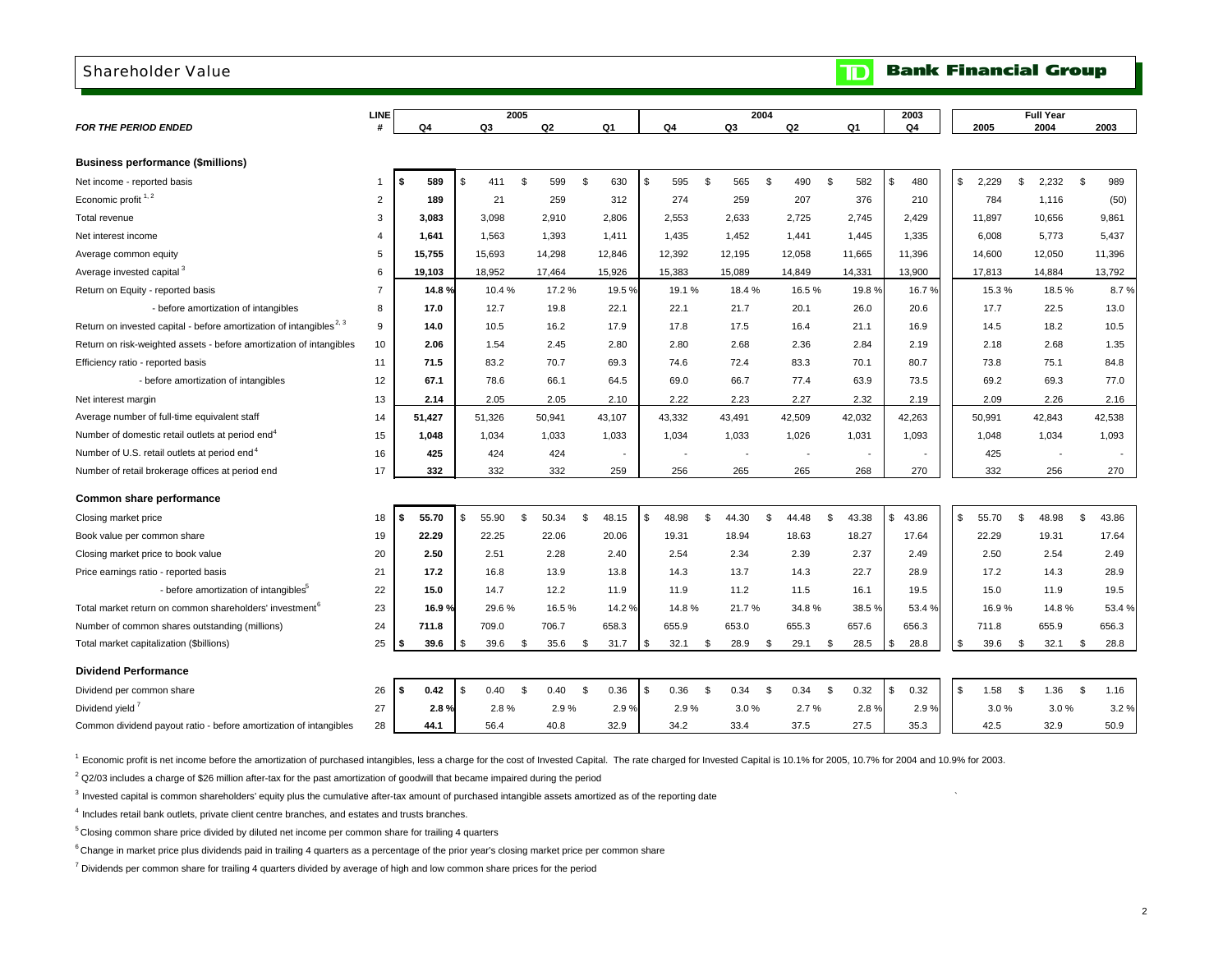## <span id="page-5-0"></span>Segmented Results Summary

**RESULTS OF OPERATIONS - before amortization of intangibles**

**(\$millions)**

|                                                                  | <b>LINE</b>    |                |                | 2005 |       |                          |                | 2004           |           |                | 2003      |         | <b>Full Year</b> |         |
|------------------------------------------------------------------|----------------|----------------|----------------|------|-------|--------------------------|----------------|----------------|-----------|----------------|-----------|---------|------------------|---------|
| <b>FOR THE PERIOD ENDED</b>                                      | #              | Q <sub>4</sub> | Q <sub>3</sub> |      | Q2    | Q <sub>1</sub>           | Q <sub>4</sub> | Q <sub>3</sub> | Q2        | Q <sub>1</sub> | Q4        | 2005    | 2004             | 2003    |
| <b>Net Income</b>                                                |                |                |                |      |       |                          |                |                |           |                |           |         |                  |         |
| Canadian Personal and Commercial Banking                         |                | 443<br>S.      | \$<br>434      | \$   | 401   | \$<br>424                | \$<br>381      | \$<br>372      | \$<br>347 | \$<br>350      | \$<br>318 | \$1,702 | \$1,450          | \$1,242 |
| U.S. Personal and Commercial Banking                             | $\overline{2}$ | 69             | 70             |      | 19    | $\blacksquare$           |                |                |           |                |           | 158     |                  |         |
| Wealth Management                                                | 3              | 136            | 99             |      | 99    | 98                       | 63             | 76             | 102       | 111            | 100       | 432     | 352              | (85)    |
| <b>Total Retail</b>                                              |                | 648            | 603            |      | 519   | 522                      | 444            | 448            | 449       | 461            | 418       | 2,292   | 1,802            | 1,157   |
| <b>Wholesale Banking</b>                                         | 5              | 41             | 90             |      | 150   | 141                      | 122            | 128            | 162       | 176            | 121       | 422     | 588              | 240     |
| Corporate                                                        | 6              | (14)           | (191)          |      | 20    | 54                       | 121            | 88             | (14)      | 124            | 53        | (131)   | 319              | 83      |
| <b>Total Bank</b>                                                |                | \$<br>675      | \$<br>502      | \$   | 689   | \$<br>717                | \$<br>687      | \$<br>664      | \$<br>597 | \$<br>761      | \$<br>592 | \$2,583 | \$2,709          | \$1,480 |
| <b>Return on Invested Capital</b>                                |                |                |                |      |       |                          |                |                |           |                |           |         |                  |         |
| Canadian Personal and Commercial Banking                         | 8              | 23.4%          | 23.3%          |      | 22.5% | 23.0%                    | 21.1%          | 20.6%          | 20.0%     | 19.8%          | 18.8%     | 23.1%   | 20.4%            | 18.5%   |
| U.S. Personal and Commercial Banking                             | 9              | 5.6            | 5.5            |      | 4.5   | $\overline{\phantom{a}}$ |                |                |           |                |           | 5.4     |                  |         |
| Wealth Management                                                | 10             | 20.8           | 14.8           |      | 15.3  | 14.7                     | 9.4            | 11.0           | 15.3      | 16.2           | 14.2      | 16.4    | 13.0             | (3.6)   |
| <b>Wholesale Banking</b>                                         | 11             | 7.0            | 13.6           |      | 24.6  | 22.9                     | 20.9           | 22.1           | 27.5      | 27.9           | 19.2      | 17.0    | 24.7             | 8.6     |
| <b>Total Bank</b>                                                | 12             | 14.0%          | 10.5%          |      | 16.2% | 17.9%                    | 17.8%          | 17.5%          | 16.4%     | 21.1%          | 16.9%     | 14.5%   | 18.2%            | 10.5%   |
| Percentage of Net Income Mix <sup>1</sup>                        |                |                |                |      |       |                          |                |                |           |                |           |         |                  |         |
| <b>Total Retail</b>                                              | 13             | 94 %           | 87 %           |      | 78 %  | 79 %                     | 78 %           | 78 %           | 73 %      | 72 %           | 78 %      | 84 %    | 75 %             | 83 %    |
| <b>Wholesale Banking</b>                                         | 14             | 6              | 13             |      | 22    | 21                       | 22             | 22             | 27        | 28             | 22        | 16      | 25               | 17      |
| <b>Total Bank</b>                                                | 15             | 100 %          | 100 %          |      | 100 % | 100 %                    | 100 %          | 100 %          | 100 %     | 100 %          | 100 %     | 100 %   | 100 %            | 100 %   |
| Percentage Geographic Contribution to Total Revenue <sup>2</sup> |                |                |                |      |       |                          |                |                |           |                |           |         |                  |         |
| Canada                                                           | 16             | 70 %           | 67 %           |      | 69 %  | 77 %                     | 76 %           | 72 %           | 76 %      | 74 %           | 76 %      | 71 %    | 75 %             | 73 %    |
| <b>United States of America</b>                                  | 17             | 30             | 25             |      | 18    | 14                       | 12             | 15             | 15        | 16             | 16        | 22      | 15               | 16      |
| Other                                                            | 18             |                | 8              |      | 13    | 9                        | 12             | 13             | 9         | 10             | 8         |         | 10               | 11      |
| <b>Total Bank</b>                                                | 19             | 100 %          | 100 %          |      | 100 % | 100 %                    | 100 %          | 100 %          | 100 %     | 100 %          | 100 %     | 100 %   | 100 %            | 100 %   |

 $1$  Percentages exclude Corporate segment results.

 $2$  The taxable equivalent amounts (TEB) are not included.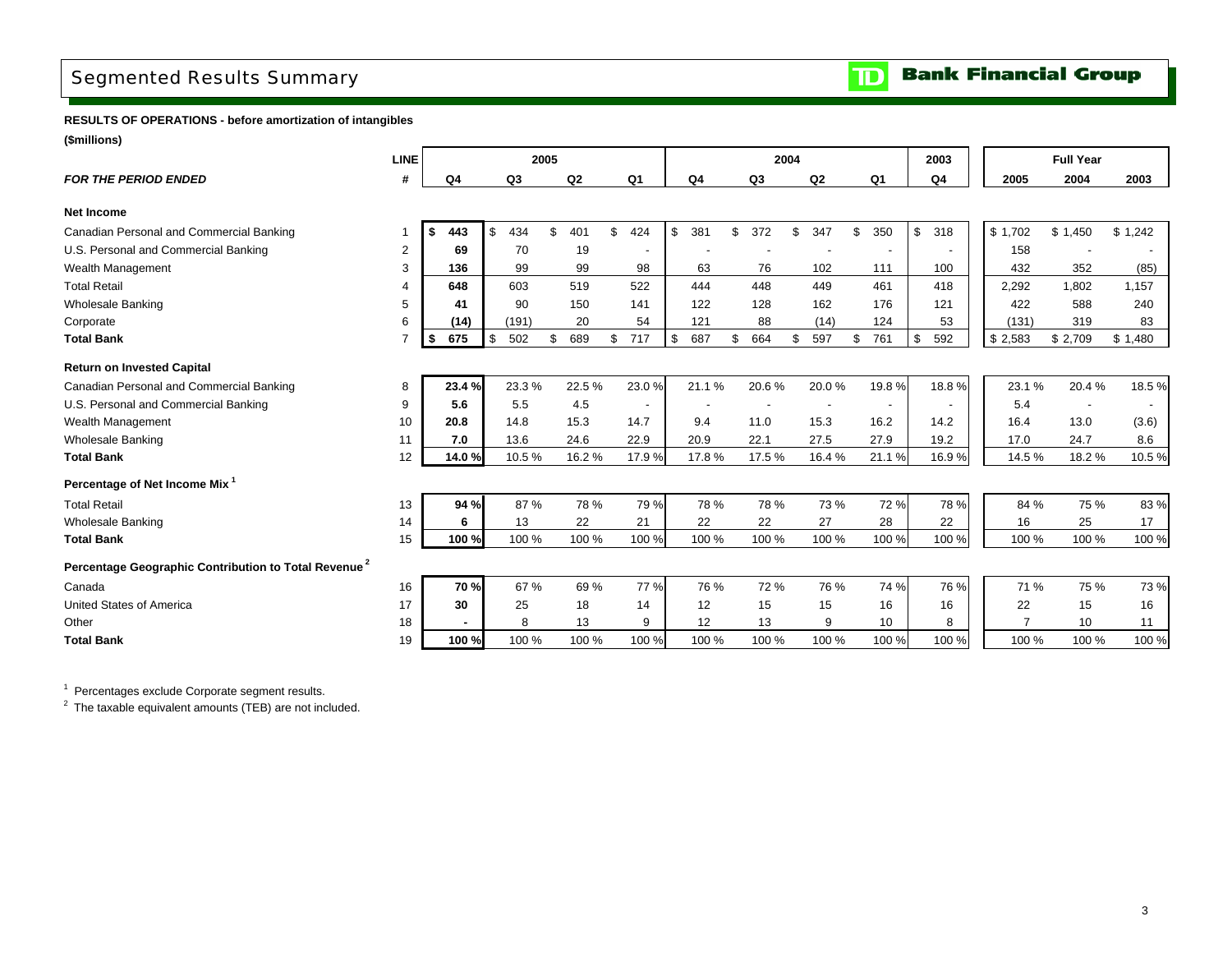## <span id="page-6-0"></span>Canadian Personal and Commercial Banking Segment

#### **Bank Financial Group**  $\mathbf{D}$

#### **RESULTS OF OPERATIONS - before amortization of intangibles (\$millions)**

|                                                        | <b>LINE</b>    |      |        |          |        | 2005 |                |     |        |             | 2004      |     |         |           |     | 2003    |          | <b>Full Year</b> |           |
|--------------------------------------------------------|----------------|------|--------|----------|--------|------|----------------|-----|--------|-------------|-----------|-----|---------|-----------|-----|---------|----------|------------------|-----------|
| <b>FOR THE PERIOD ENDED</b>                            |                |      | Q4     |          | Q3     |      | Q <sub>2</sub> |     | Q1     | Q4          | Q3        |     | Q2      | Q1        |     | Q4      | 2005     | 2004             | 2003      |
|                                                        |                |      |        |          |        |      |                |     |        |             |           |     |         |           |     |         |          |                  |           |
| Net interest income                                    |                | \$   | 1,129  | \$       | ,094   | \$   | 030            | \$  | 089.   | \$<br>1,091 | \$1,033   |     | \$1,001 | \$1,029   |     | \$1,015 | \$4,342  | \$4,154          | \$4,051   |
| Other income                                           | $\overline{2}$ |      | 600    |          | 600    |      | 587            |     | 574    | 523         | 537       |     | 520     | 486       |     | 475     | 2,361    | 2,066            | 1,803     |
| Total revenue                                          | 3              |      | 1,729  |          | 1,694  |      | 1,617          |     | 1,663  | 1,614       | 1,570     |     | 1,521   | 1,515     |     | 1,490   | 6,703    | 6,220            | 5,854     |
| Provision for credit losses                            |                |      | 97     |          | 90     |      | 91             |     | 95     | 88          | 92        |     | 87      | 106       |     | 128     | 373      | 373              | 460       |
| Non-interest expenses                                  | 5              |      | 968    |          | 956    |      | 925            |     | 924    | 944         | 913       |     | 909     | 884       |     | 873     | 3,773    | 3,650            | 3,463     |
| Net income before taxes                                | 6              |      | 664    |          | 648    |      | 601            |     | 644    | 582         | 565       |     | 525     | 525       |     | 489     | 2,557    | 2,197            | 1,931     |
| Income taxes                                           |                |      | 221    |          | 214    |      | 200            |     | 220    | 201         | 193       |     | 178     | 175       |     | 171     | 855      | 747              | 689       |
| Net income                                             | 8              | \$   | 443    | <b>S</b> | 434    | \$   | 401            | \$  | 424    | \$<br>381   | \$<br>372 | \$. | 347     | \$<br>350 | \$. | 318     | \$1,702  | \$1,450          | \$1,242   |
|                                                        |                |      |        |          |        |      |                |     |        |             |           |     |         |           |     |         |          |                  |           |
| Economic profit <sup>1</sup>                           | 9              |      | 273    | . S      | 266    | \$   | 241            | \$. | 258    | \$<br>219   | \$<br>210 |     | 190     | \$<br>191 | \$  | 166     | \$1,038  | \$<br>810        | \$<br>639 |
| Average Invested Capital (\$billions)                  | 10             |      | 7.5    |          | 7.4    |      | 7.3            |     | 7.3    | 7.2         | 7.2       |     | 7.1     | 7.0       |     | 6.7     | 7.4      | 7.1              | 6.7       |
| Return on Invested Capital                             | 11             |      | 23.4 % |          | 23.3%  |      | 22.5%          |     | 23.0%  | 21.1%       | 20.6%     |     | 20.0%   | 19.8%     |     | 18.8%   | 23.1%    | 20.4%            | 18.5%     |
|                                                        |                |      |        |          |        |      |                |     |        |             |           |     |         |           |     |         |          |                  |           |
| Key performance indicators (\$billions)                |                |      |        |          |        |      |                |     |        |             |           |     |         |           |     |         |          |                  |           |
| Risk-weighted assets                                   | 12             | - \$ | 60     | <b>S</b> | 60     | \$   | 59             | \$  | 60     | \$<br>58    | \$<br>58  |     | 56      | \$<br>56  | \$  | 56      | \$<br>60 | \$<br>58         | \$<br>56  |
| Average loans - personal                               | 13             |      | 103    |          | 100    |      | 98             |     | 99     | 97          | 94        |     | 93      | 93        |     | 88      | 100      | 94               | 87        |
| Average loans and acceptances - business               | 14             |      | 17     |          | 17     |      | 17             |     | 16     | 16          | 16        |     | 16      | 16        |     | 17      | 17       | 16               | 17        |
| Average securitized loans                              | 15             |      | 34     |          | 34     |      | 32             |     | 30     | 29          | 29        |     | 27      | 26        |     | 26      | 33       | 28               | 23        |
| Average deposits - personal                            | 16             |      | 94     |          | 93     |      | 91             |     | 90     | 90          | 89        |     | 87      | 87        |     | 85      | 92       | 88               | 84        |
| Average deposits - business                            | 17             |      | 33     |          | 32     |      | 31             |     | 31     | 30          | 29        |     | 27      | 27        |     | 27      | 32       | 28               | 26        |
| Margin on avg. earning assets incl. securitized assets | 18             |      | 2.96%  |          | 2.92%  |      | 2.95%          |     | 3.02%  | 3.02%       | 3.00%     |     | 3.05%   | 3.11%     |     | 3.15%   | 2.96%    | 3.05%            | 3.25%     |
| Efficiency ratio                                       | 19             |      | 56.0%  |          | 56.4%  |      | 57.2%          |     | 55.6%  | 58.5%       | 58.2%     |     | 59.8%   | 58.3%     |     | 58.6%   | 56.3%    | 58.7%            | 59.2%     |
| Average number of full-time equivalent staff           | 20             |      | 29,539 |          | 29,358 |      | 28.795         |     | 28,566 | 28,680      | 28.871    |     | 27,961  | 27,951    |     | 27,973  | 29,072   | 28,368           | 28,053    |

 $1$  The rate charged for Invested Capital is 9%.

Canadian Personal and Commercial Banking comprises our personal and business banking in Canada as well as our global insurance operations (excluding the U.S.). Under the TD Canada Trust brand, the retail operations provide a full range of financial products and services to approximately 10 million personal and small business customers. Products and services are provided - anywhere, anytime - through telephone and internet banking, more than 2,400 automated banking machines and a network of 1,000 branches located across Canada. Under the TD Insurance and TD Meloche Monnex brands, the Bank offers a broad range of insurance products including home and automobile coverage, life and health insurance, as well as credit protection coverage on TD Canada Trust lending products. TD Commercial Banking serves the needs of Canadian businesses, customizing a broad range of products and services to meet their financing, investment, cash management, international trade and day-to-day banking needs.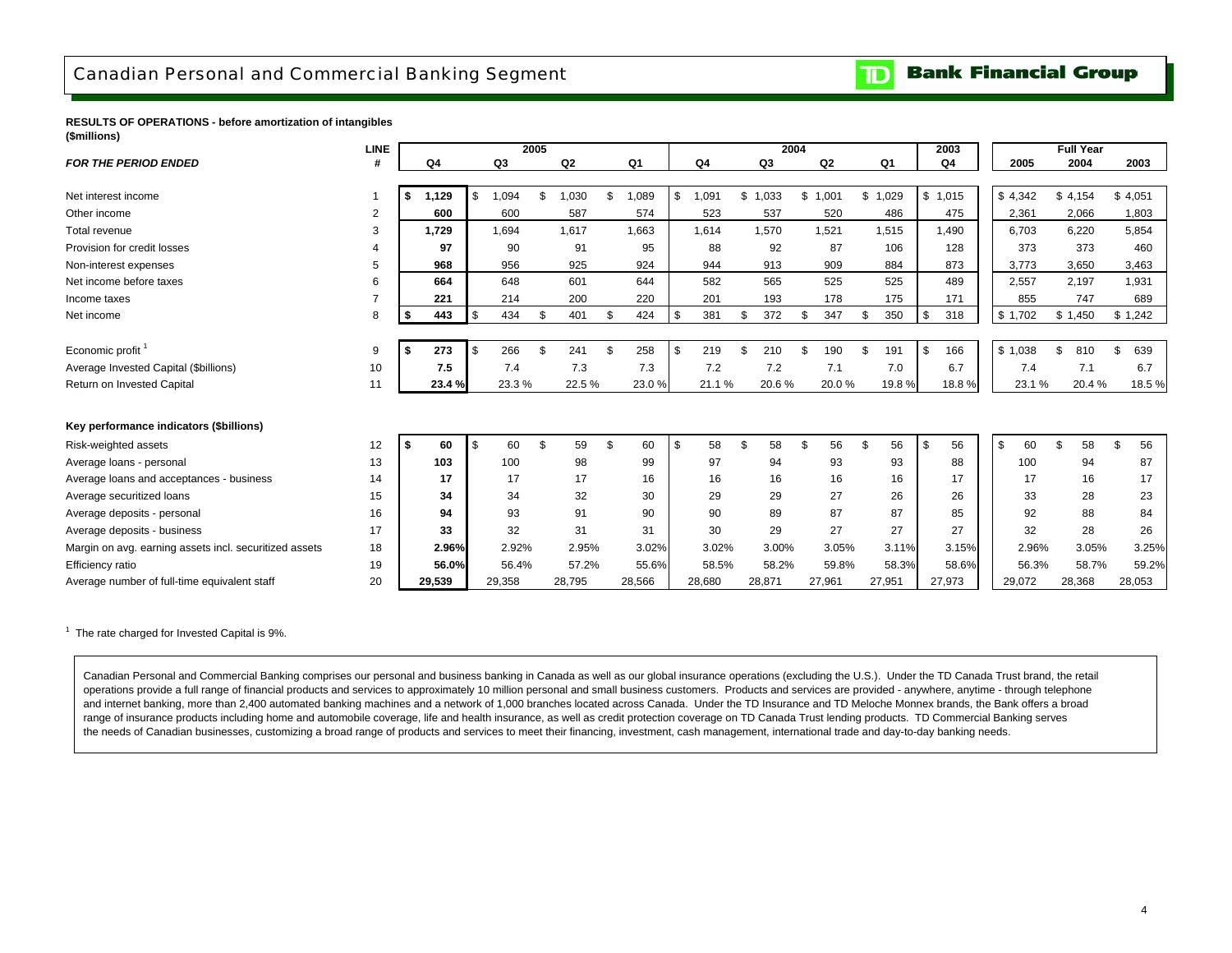<span id="page-7-0"></span>**RESULTS OF OPERATIONS - before amortization of intangibles (\$millions)**

|                                                           | LINE |    |                | 2005           |                | Year to Date |
|-----------------------------------------------------------|------|----|----------------|----------------|----------------|--------------|
| <b>FOR THE PERIOD ENDED</b>                               | #    |    | Q <sub>4</sub> | Q3             | Q <sub>2</sub> | 2005         |
| Net interest income                                       | 1    | S  | 298            | \$<br>308      | \$<br>99       | \$<br>705    |
| Other income                                              | 2    |    | 119            | 141            | 39             | 299          |
| Total revenue                                             | 3    |    | 417            | 449            | 138            | 1,004        |
| Provision for credit losses                               | 4    |    | 7              | $\overline{4}$ | (7)            | 4            |
| Non-interest expenses                                     | 5    |    | 216            | 250            | 83             | 549          |
| Net income before taxes                                   | 6    |    | 194            | 195            | 62             | 451          |
| Income taxes                                              | 7    |    | 72             | 67             | 22             | 161          |
| Non-controlling interest in subsidiaries                  | 8    |    | 53             | 58             | 21             | 132          |
| Net income                                                | 9    | \$ | 69             | 70<br>\$       | \$<br>19       | 158<br>\$    |
|                                                           |      |    |                |                |                |              |
| Economic profit (loss) <sup>1</sup>                       | 10   | \$ | (42)           | \$<br>(43)     | \$<br>(20)     | \$<br>(105)  |
| Average Invested Capital (\$billions) <sup>2</sup>        | 11   |    | 4.9            | 5.0            | 5.1            | 5.0          |
| Return on Invested Capital                                | 12   |    | 5.6%           | 5.5%           | 4.5%           | 5.4 %        |
|                                                           |      |    |                |                |                |              |
| Key performance indicators (\$billions)                   |      |    |                |                |                |              |
| Risk-weighted assets                                      | 13   | \$ | 25             | \$<br>27       | \$<br>26       | \$<br>25     |
| Average loans <sup>2</sup>                                | 14   |    | 23             | 24             | 24             | 24           |
| Average deposits <sup>2</sup>                             | 15   |    | 26             | 28             | 28             | 27           |
| Margin on average earning assets                          | 16   |    | 4.09%          | 4.12%          | 4.14%          | 4.11%        |
| Efficiency ratio                                          | 17   |    | 51.8%          | 55.7%          | 60.1%          | 54.7%        |
| Average number of full-time equivalent staff <sup>2</sup> | 18   |    | 7,273          | 7,229          | 7,483          | 7,284        |

 $1$  The rate charged for Invested Capital is 9%.

 $2$  TD Banknorth's financial results are included on a one month lag basis. For comparability purposes, the Q2/05 average figures are based on the month of March 2005 results.

U.S. Personal and Commercial Banking comprises the Bank's U.S. based retail, commercial banking and insurance operations. Under the TD Banknorth brand, the retail operations provide a full range of financial products and services through multiple delivery channels including, a network of branches throughout northern New England and upstate New York, telephone and internet banking and automated banking machines, allowing customers to have banking access virtually anywhere and anytime. TD Banknorth also serves the needs of New England businesses, customizing a broad range of products and services to meet their financing, investment, cash management, insurance, international trade and day-to-day banking needs.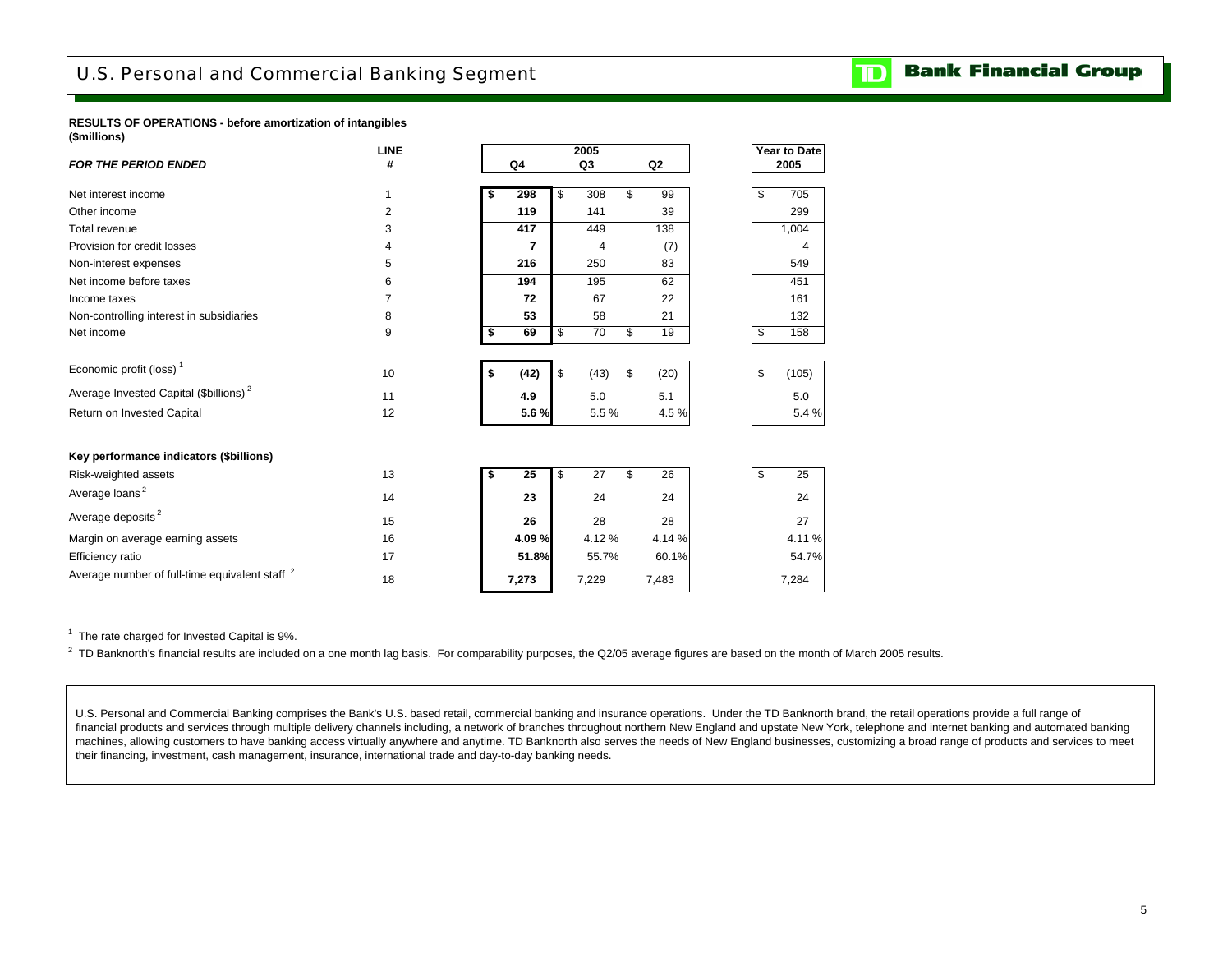## <span id="page-8-0"></span>Wealth Management Segment

#### **RESULTS OF OPERATIONS - before amortization of intangibles (\$millions)**

|                                                   | <b>LINE</b> |           |                |       | 2005 |       |                |            |     |       | 2004 |                |     |       |     | 2003           |       |       |    | <b>Full Year</b> |             |
|---------------------------------------------------|-------------|-----------|----------------|-------|------|-------|----------------|------------|-----|-------|------|----------------|-----|-------|-----|----------------|-------|-------|----|------------------|-------------|
| <b>FOR THE PERIOD ENDED</b>                       |             | Q4        | Q <sub>3</sub> |       |      | Q2    | Q <sub>1</sub> | Q4         |     | Q3    |      | Q <sub>2</sub> |     | Q1    |     | Q <sub>4</sub> | 2005  |       |    | 2004             | 2003        |
|                                                   |             |           |                |       |      |       |                |            |     |       |      |                |     |       |     |                |       |       |    |                  |             |
| Net interest income                               |             | 175<br>\$ | £.             | 167   | \$   | 156   | \$<br>145      | \$<br>130  | \$. | 127   | \$   | 121            | \$. | 114   | -\$ | 113            | \$    | 643   | \$ | 492              | \$<br>421   |
| Brokerage commissions & other income              | 2           | 547       |                | 508   |      | 530   | 518            | 469        |     | 489   |      | 583            |     | 557   |     | 516            | 2,103 |       |    | 2,098            | 1,873       |
| Total revenue                                     | 3           | 722       |                | 675   |      | 686   | 663            | 599        |     | 616   |      | 704            |     | 671   |     | 629            | 2,746 |       |    | 2,590            | 2,294       |
| Restructuring costs                               | 4           |           |                |       |      |       |                |            |     |       |      |                |     |       |     |                |       |       |    |                  | 26          |
| Goodwill impairment                               | 5           |           |                |       |      |       |                |            |     |       |      |                |     |       |     |                |       |       |    |                  | 274         |
| Other non-interest expenses                       | 6           | 514       |                | 531   |      | 530   | 508            | 502        |     | 502   |      | 544            |     | 499   |     | 473            | 2,083 |       |    | 2,047            | 1,934       |
| Total non-interest expenses                       |             | 514       |                | 531   |      | 530   | 508            | 502        |     | 502   |      | 544            |     | 499   |     | 473            | 2,083 |       |    | 2,047            | 2,234       |
| Net income before taxes                           | 8           | 208       |                | 144   |      | 156   | 155            | 97         |     | 114   |      | 160            |     | 172   |     | 156            |       | 663   |    | 543              | 60          |
| Income taxes                                      | 9           | 72        |                | 45    |      | 57    | 57             | 34         |     | 38    |      | 58             |     | 61    |     | 56             |       | 231   |    | 191              | 145         |
| Net income (loss)                                 | 10          | Ŝ.<br>136 | \$             | 99    | \$   | 99    | \$<br>98       | \$<br>63   | \$  | 76    | \$   | 102            | \$  | 111   | \$  | 100            | \$    | 432   | \$ | 352              | \$<br>(85)  |
|                                                   |             |           |                |       |      |       |                |            |     |       |      |                |     |       |     |                |       |       |    |                  |             |
| Economic profit (loss) <sup>1</sup>               | 11          | \$<br>58  | £.             | 19    |      | 21    | \$<br>18       | \$<br>(18) | \$  | (7)   | \$   | 21             | \$  | 29    | \$  | 16             | \$    | 116   | £. | 25               | \$<br>(476) |
| Average Invested Capital (\$billions)             | 12          | 2.6       |                | 2.6   |      | 2.7   | 2.6            | 2.7        |     | 2.7   |      | 2.7            |     | 2.7   |     | 2.8            |       | 2.6   |    | 2.7              | 3.0         |
| Return on Invested Capital                        | 13          | 20.8%     |                | 14.8% |      | 15.3% | 14.7%          | 9.4%       |     | 11.0% |      | 15.3%          |     | 16.2% |     | 14.2%          |       | 16.4% |    | 13.0%            | $(3.6)\%$   |
|                                                   |             |           |                |       |      |       |                |            |     |       |      |                |     |       |     |                |       |       |    |                  |             |
| Key performance indicators (\$billions)           |             |           |                |       |      |       |                |            |     |       |      |                |     |       |     |                |       |       |    |                  |             |
| Risk-weighted assets                              | 14          | \$<br>9   |                | 9     |      | 9     | \$<br>9        | \$<br>9    |     |       |      |                | \$. |       | \$  | 6              | \$    | g     |    |                  | \$<br>6     |
| Assets under administration                       | 15          | 314       |                | 322   |      | 302   | 298            | 279        |     | 283   |      | 287            |     | 284   |     | 259            |       | 314   |    | 279              | 259         |
| Assets under management                           | 16          | 130       |                | 130   |      | 124   | 123            | 117        |     | 118   |      | 114            |     | 113   |     | 107            |       | 130   |    | 117              | 107         |
| Personal margin loans                             | 17          | 6         |                | 6     |      | 6     | 6              | 6          |     | 6     |      | $\overline{7}$ |     | 6     |     | 5              |       | 6     |    | 6                | 5           |
| Discount brokerage average trades per day (000's) | 18          | 106       |                | 94    |      | 106   | 114            | 83         |     | 87    |      | 126            |     | 135   |     | 111            |       | 105   |    | 108              | 98          |
| Efficiency ratio                                  | 19          | 71.2%     |                | 78.7% |      | 77.3% | 76.6%          | 83.8%      |     | 81.5% |      | 77.3%          |     | 74.4% |     | 75.2%          |       | 75.9% |    | 79.0%            | 97.4%       |
| Average number of full-time equivalent staff      | 20          | 7,756     |                | 7,935 |      | 8,150 | 8,068          | 8,012      |     | 8,074 |      | 8,158          |     | 7,843 |     | 7.747          | 7,973 |       |    | 8,021            | 7,830       |

<sup>1</sup> The rates charged for Invested Capital for the domestic Wealth Management, Canada Discount Brokerage, and US and International businesses are 10%, 10% and 14% for 2005, 10%, 10% and 14% for 2005, 10% and 14% for 2004, and 10%, 13% and 13% for 2003, respectively.

Wealth Management provides a wide array of investment products and services through different brands to a large and diverse retail and institutional client base around the world. Wealth Management is comprised of a number of advisory, distribution and asset management businesses including TD Waterhouse and TD Mutual Funds and is one of Canada's largest asset managers. Through Wealth Management's discount brokerage channels, it serves customers in Canada, the United States and the United Kingdom. In Canada, Discount Brokerage, Financial Planning, Private Investment Advice and Private Client Services service the needs of different retail customer segments through all stages of their investing life cycle.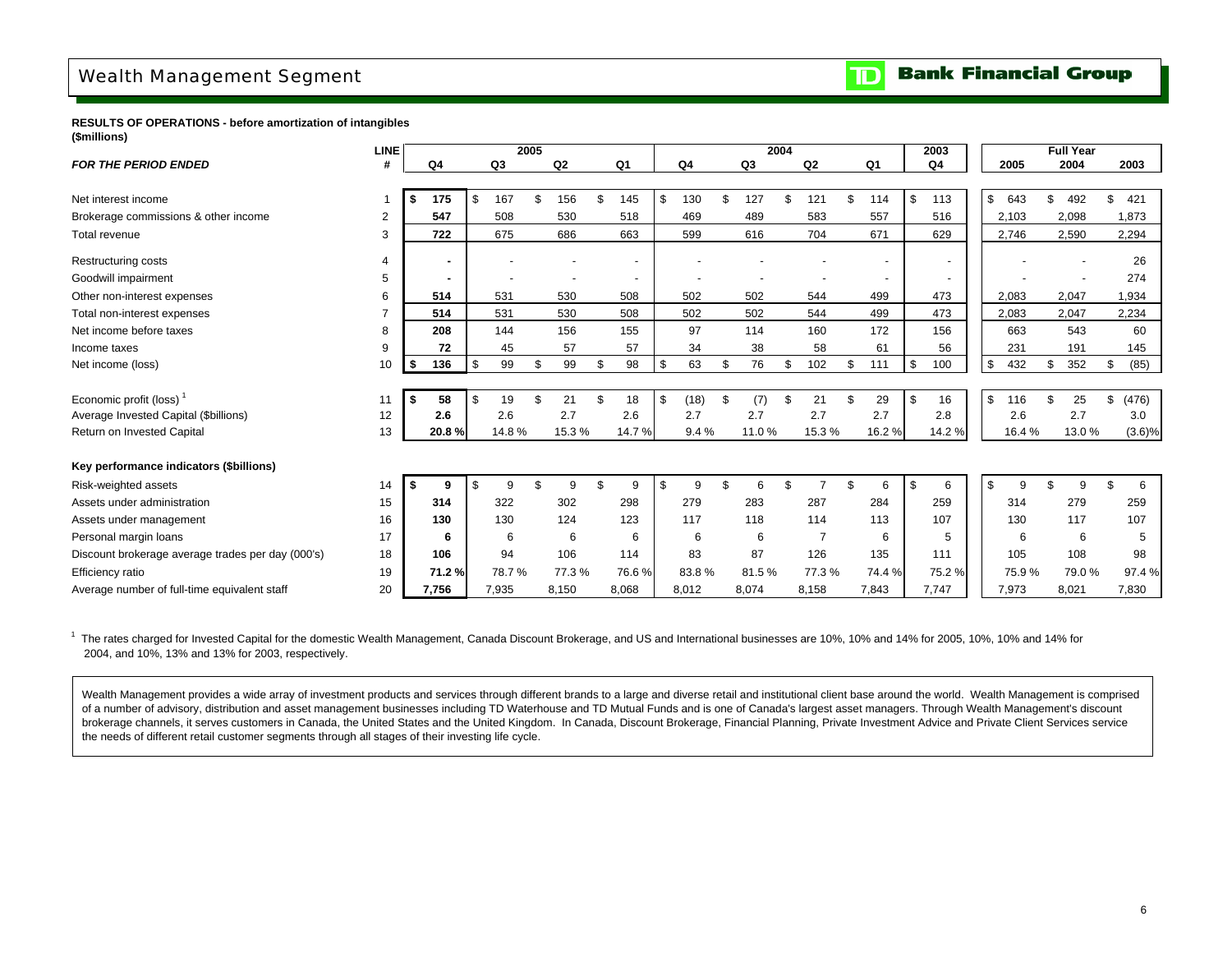## <span id="page-9-0"></span>Wholesale Banking Segment

#### **Bank Financial Group** וסד

**RESULTS OF OPERATIONS - before amortization of intangibles (\$millions)**

|                                              | <b>LINE</b>    |      |       |          |                | 2005 |                |                          |                |                | 2004 |                |                | 2003      |           |       | <b>Full Year</b> |             |
|----------------------------------------------|----------------|------|-------|----------|----------------|------|----------------|--------------------------|----------------|----------------|------|----------------|----------------|-----------|-----------|-------|------------------|-------------|
| <b>FOR THE PERIOD ENDED</b>                  | #              |      | Q4    |          | Q <sub>3</sub> |      | Q <sub>2</sub> | Q <sub>1</sub>           | Q <sub>4</sub> | Q <sub>3</sub> |      | Q2             | Q <sub>1</sub> | Q4        | 2005      |       | 2004             | 2003        |
|                                              |                |      |       |          |                |      |                |                          |                |                |      |                |                |           |           |       |                  |             |
| Net interest income (TEB)                    | 1              | - \$ | 234   | \$       | 164            | \$   | 301            | \$<br>278                | \$<br>349      | \$<br>417      | \$   | 426            | \$<br>389      | \$<br>346 | \$<br>977 |       | \$1,581          | \$1,335     |
| Trading and fee income                       | 2              |      | 137   |          | 279            |      | 303            | 292                      | 115            | 118            |      | 156            | 226            | 150       | 1,011     |       | 615              | 701         |
| Total revenue                                | 3              |      | 371   |          | 443            |      | 604            | 570                      | 464            | 535            |      | 582            | 615            | 496       | 1,988     |       | 2,196            | 2,036       |
| Provision for credit losses                  | 4              |      | 13    |          | 13             |      | 13             | 13                       | 12             | 12             |      | 10             | $\overline{7}$ | 8         | 52        |       | 41               | 15          |
| <b>Restructuring costs</b>                   | 5              |      | 6     |          | 15             |      | 22             | $\overline{\phantom{a}}$ |                |                |      | (7)            |                |           | 43        |       | (7)              | 66          |
| Goodwill impairment                          | 6              |      |       |          |                |      |                | $\blacksquare$           |                |                |      |                |                |           |           |       |                  | 350         |
| Other non-interest expenses                  | $\overline{7}$ |      | 326   |          | 281            |      | 343            | 332                      | 261            | 340            |      | 343            | 352            | 323       | 1,282     |       | 1,296            | 1,273       |
| Total non-interest expenses                  | 8              |      | 332   |          | 296            |      | 365            | 332                      | 261            | 340            |      | 336            | 352            | 323       | 1,325     |       | 1,289            | 1,689       |
| Net income before taxes                      | 9              |      | 26    |          | 134            |      | 226            | 225                      | 191            | 183            |      | 236            | 256            | 165       | 611       |       | 866              | 332         |
| Income taxes (TEB)                           | 10             |      | (15)  |          | 44             |      | 76             | 84                       | 69             | 55             |      | 74             | 80             | 44        | 189       |       | 278              | 92          |
| Net income (loss)                            | 11             | \$   | 41    | \$       | 90             | \$   | 150            | \$<br>141                | \$<br>122      | \$<br>128      | \$   | 162            | \$<br>176      | \$<br>121 | \$<br>422 |       | \$<br>588        | \$<br>240   |
|                                              |                |      |       |          |                |      |                |                          |                |                |      |                |                |           |           |       |                  |             |
| Economic profit (loss) <sup>2</sup>          | 12             | -\$  | (36)  | <b>S</b> | 4              | \$   | 71             | \$<br>61                 | \$<br>46       | \$<br>53       | \$   | 85             | \$<br>94       | \$<br>39  | \$<br>100 |       | \$<br>278        | \$<br>(125) |
| Average Invested Capital (\$billions)        | 13             |      | 2.4   |          | 2.6            |      | 2.5            | 2.4                      | 2.3            | 2.3            |      | 2.4            | 2.5            | 2.5       | 2.5       |       | 2.4              | 2.8         |
| Return on Invested Capital                   | 14             |      | 7.0%  |          | 13.6%          |      | 24.6%          | 22.9%                    | 20.9%          | 22.1%          |      | 27.5%          | 27.9%          | 19.2%     |           | 17.0% | 24.7%            | 8.6%        |
| Key performance indicators (\$billions)      |                |      |       |          |                |      |                |                          |                |                |      |                |                |           |           |       |                  |             |
| Risk-weighted assets                         | 15             | 5    | 33    | \$       | 32             | \$   | 31             | \$<br>31                 | \$<br>30       | \$<br>32       | \$   | 35             | \$<br>41       | \$<br>40  | \$<br>33  |       | \$<br>30         | \$<br>40    |
| <b>Trading securities</b>                    | 16             |      | 66    |          | 73             |      | 72             | 76                       | 67             | 68             |      | 66             | 72             | 55        | 66        |       | 67               | 55          |
| Efficiency ratio                             | 17             |      | 89.5% |          | 66.8%          |      | 60.4%          | 58.2%                    | 56.3%          | 63.6%          |      | 57.7%          | 57.2%          | 65.1%     |           | 66.6% | 58.7%            | 83.0%       |
| Average number of full-time equivalent staff | 18             |      | 2,990 |          | 3,043          |      | 2,970          | 3,017                    | 3,049          | 2,955          |      | 2,837          | 2,765          | 2,754     | 3,005     |       | 2,902            | 2,819       |
|                                              |                |      |       |          |                |      |                |                          |                |                |      |                |                |           |           |       |                  |             |
| Trading related income (TEB) <sup>3</sup>    |                |      |       |          |                |      |                |                          |                |                |      |                |                |           |           |       |                  |             |
| Interest rate and credit portfolios          | 19             | -\$  | (26)  | \$       | 109            | \$   | 127            | \$<br>160                | \$<br>76       | \$<br>136      | \$   | 176            | \$<br>171      | \$<br>91  | \$<br>370 |       | \$<br>559        | \$<br>581   |
| Foreign exchange portfolios                  | 20             |      | 54    |          | 75             |      | 59             | 60                       | 49             | 55             |      | 61             | 65             | 61        | 248       |       | 230              | 248         |
| Equity and other portfolios                  | 21             |      | (22)  |          | (46)           |      | 39             | 15                       | (5)            | 11             |      | $\overline{7}$ | 82             | 50        | (14)      |       | 95               | 164         |
| <b>TEB</b> adjustment                        | 22             |      | 74    |          | 64             |      | 94             | 45                       | 89             | 62             |      | 61             | 46             | 44        | 277       |       | 258              | 165         |
| Total trading related income                 | 23             | \$   | 80    | \$       | 202            | \$   | 319            | \$<br>280                | \$<br>209      | \$<br>264      | \$   | 305            | \$<br>364      | \$<br>246 | \$<br>881 |       | \$1,142          | \$1,158     |
|                                              |                |      |       |          |                |      |                |                          |                |                |      |                |                |           |           |       |                  |             |

 $1$  Provision for credit losses includes the cost of credit protection incurred in hedging the lending portfolio.

 $2$  The rate charged for Invested Capital is 13%.

<sup>3</sup> Includes trading-related income reported in net interest income (line 1) and trading and fee income (line 2).

Wholesale Banking serves a diverse base of corporate, government, and institutional clients in key financial markets around the world. Under the TD Securities brand, Wholesale Banking provides a full range of capital markets and investment banking products and services that include; advice on corporate strategy and mergers and acquisitions; underwriting and distributing loan, debt and equity products; structuring tailored risk management solutions; and executing financial transactions.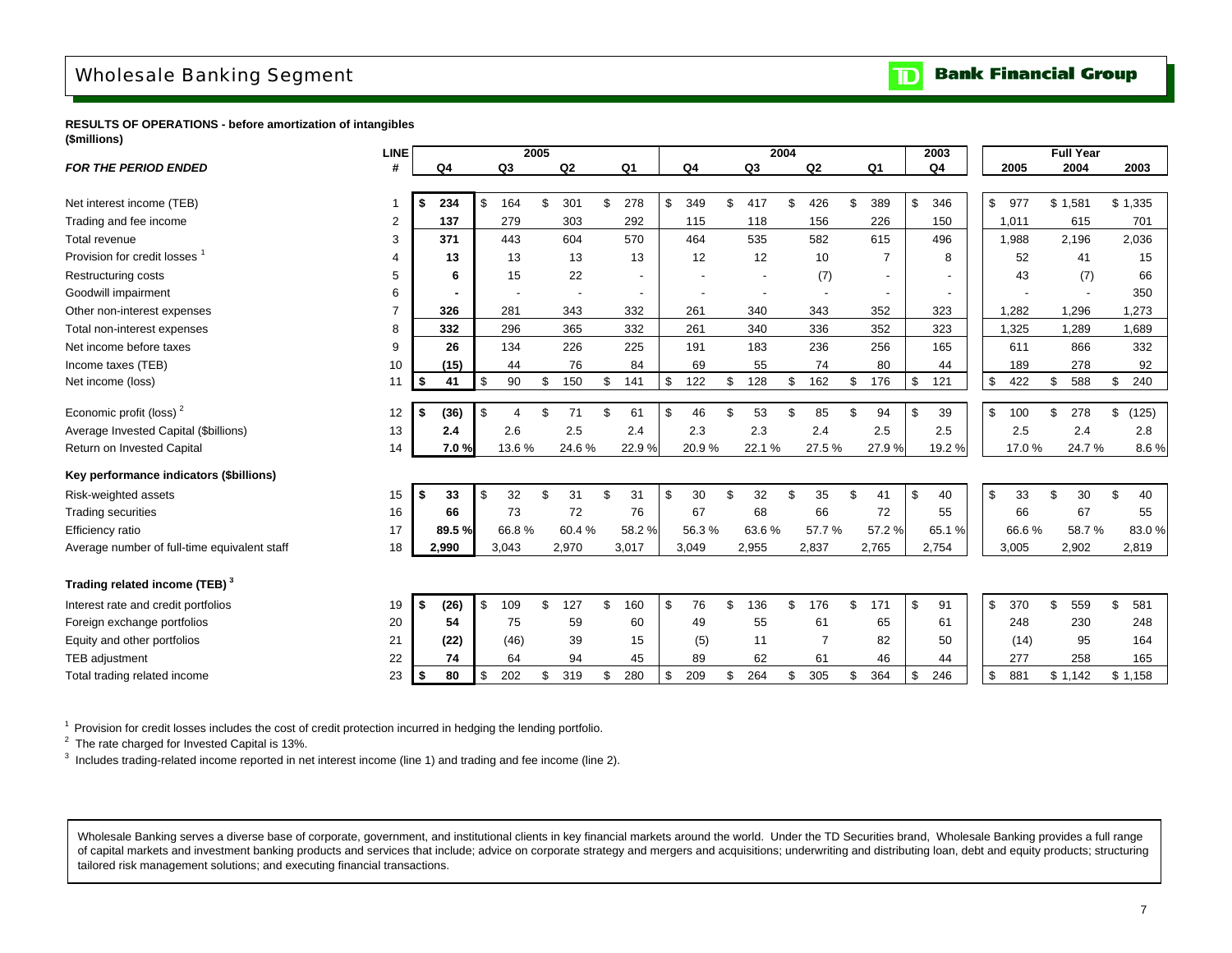### <span id="page-10-0"></span>Corporate Segment

#### **Bank Financial Group**  $\mathbf{D}$

#### **RESULTS OF OPERATIONS - before amortization of intangibles (\$millions)**

|                                                                 | LINE           |                |     |                          | 2005 |                          |                          |           |       |      |        | 2004 |                          |                          |                | 2003           |                 |    | <b>Full Year</b> |             |
|-----------------------------------------------------------------|----------------|----------------|-----|--------------------------|------|--------------------------|--------------------------|-----------|-------|------|--------|------|--------------------------|--------------------------|----------------|----------------|-----------------|----|------------------|-------------|
| <b>FOR THE PERIOD ENDED</b>                                     | #              | Q4             |     | Q3                       |      | Q2                       | Q1                       |           | Q4    |      | Q3     |      | Q <sub>2</sub>           | Q1                       |                | Q <sub>4</sub> | 2005            |    | 2004             | 2003        |
|                                                                 |                |                |     |                          |      |                          |                          |           |       |      |        |      |                          |                          |                |                |                 |    |                  |             |
| Net interest income 1,2                                         |                | (195)          | \$. | (170)                    | \$   | (193)                    | \$<br>(101)              | \$        | (135) | \$   | (125)  | \$   | (107)                    | \$<br>(87)               | \$             | (139)          | \$<br>(659)     | ٩. | (454)            | \$<br>(370) |
| Other Income <sup>2</sup>                                       | $\overline{2}$ | 39             |     | $\overline{7}$           |      | 58                       | 11                       |           | 11    |      | 37     |      | 25                       | 31                       |                | (47)           | 115             |    | 104              | 47          |
| Total revenue                                                   | 3              | (156)          |     | (163)                    |      | (135)                    | (90)                     |           | (124) |      | (88)   |      | (82)                     | (56)                     |                | (186)          | (544)           |    | (350)            | (323)       |
| General allowance release                                       | 4              |                |     |                          |      |                          | (35)                     |           |       |      |        |      | (67)                     |                          |                | (157)          | (35)            |    | (67)             | (157)       |
| Sectoral allowance release                                      | 5              |                |     |                          |      | $\overline{\phantom{a}}$ | $\blacksquare$           |           | (155) |      | (100)  |      | (200)                    | (200)                    |                | (40)           |                 |    | (655)            | (80)        |
| Other provision for credit losses <sup>2</sup>                  | 6              | (132)          |     | (67)                     |      | (77)                     | (63)                     |           | (18)  |      | (21)   |      | (22)                     | (17)                     |                | (22)           | (339)           |    | (78)             | (52)        |
| Total provision for credit losses                               | $\overline{7}$ | (132)          |     | (67)                     |      | (77)                     | (98)                     |           | (173) |      | (121)  |      | (289)                    | (217)                    |                | (219)          | (374)           |    | (800)            | (289)       |
| Non-interest expenses                                           | 8              | 38             |     | 401                      |      | 20                       | 47                       |           | 55    |      | $\sim$ |      | 320                      | 20                       |                | 116            | 506             |    | 395              | 206         |
| Net income before taxes                                         | 9              | (62)           |     | (497)                    |      | (78)                     | (39)                     |           | (6)   |      | 33     |      | (113)                    | 141                      |                | (83)           | (676)           |    | 55               | (240)       |
| Income taxes <sup>1</sup>                                       | 10             | (48)           |     | (306)                    |      | (98)                     | (93)                     |           | (127) |      | (55)   |      | (99)                     | 17                       |                | (136)          | (545)           |    | (264)            | (323)       |
| Net income (loss)                                               | 11             | \$<br>(14)     | \$  | (191)                    | \$   | 20                       | \$<br>54                 | \$        | 121   | \$   | 88     | \$   | (14)                     | \$<br>124                | $\mathfrak{L}$ | 53             | \$<br>(131)     | \$ | 319              | \$<br>83    |
| Non-Core Lending Portfolio Total Exposure (\$billions) 3        |                |                |     |                          |      |                          |                          |           |       |      |        |      |                          |                          |                |                |                 |    |                  |             |
|                                                                 |                |                |     |                          |      |                          |                          |           |       |      |        |      |                          |                          |                |                |                 |    |                  |             |
| Investment grade                                                | 12             | $\cdot$ 1<br>£ | \$  | $\cdot$                  | \$   | $\overline{A}$           | \$<br>.5                 | \$        | .6    | \$   | 1.0    | \$   | 1.9                      | \$<br>2.4                | \$             | 3.0            | \$<br>$\cdot$ 1 | \$ | 6.6              | \$<br>3.0   |
| Non-investment grade                                            | 13             | .4             |     | $\cdot$ 7                |      | .6                       | $\boldsymbol{.8}$        |           | 1.4   |      | 2.0    |      | 3.1                      | 4.1                      |                | $5.0\,$        | $\cdot$         |    | 1.4              | 5.0         |
| <b>Total Exposure</b>                                           | 14             | $.5\,$<br>\$   | \$  | .9                       | \$   | 1.0                      | \$<br>1.3                | <b>\$</b> | 2.0   | - \$ | 3.0    | \$   | 5.0                      | \$<br>6.5                | $\mathfrak{S}$ | 8.0            | \$<br>$.5\,$    | \$ | 2.0              | \$<br>8.0   |
| Decomposition of material items in net income (\$millions)      |                |                |     |                          |      |                          |                          |           |       |      |        |      |                          |                          |                |                |                 |    |                  |             |
| Interest on income tax refunds                                  | 15             | 3<br>S         | \$  |                          | £.   |                          | $\overline{7}$           | \$        | 18    | \$   | 12     | \$   | 20                       | \$                       | \$             |                | \$<br>10        | \$ | 50               | \$<br>35    |
| Visa foreign exchange loss                                      | 16             |                |     |                          |      |                          | ٠                        |           |       |      |        |      |                          |                          |                | (39)           |                 |    |                  | (39)        |
| Impact of Hedging Relationships Guideline (AcG-13) <sup>4</sup> | 17             | $\overline{7}$ |     | (12)                     |      | 33                       | (10)                     |           | (11)  |      | (2)    |      | (16)                     | (21)                     |                |                | 18              |    | (50)             | $\sim$      |
| Securitization gain/(loss)                                      | 18             | $\blacksquare$ |     |                          |      | 5                        | 6                        |           | (1)   |      | (4)    |      | 10                       | 3                        |                |                | 11              |    | 8                | 12          |
| General allowance release                                       | 19             | $\blacksquare$ |     |                          |      | $\blacksquare$           | 23                       |           |       |      |        |      | 43                       | $\overline{\phantom{a}}$ |                | 100            | 23              |    | 43               | 100         |
| Unallocated Corporate expenses                                  | 20             | (43)           |     | (33)                     |      | (37)                     | (55)                     |           | (9)   |      | (7)    |      | (25)                     | (11)                     |                | (51)           | (168)           |    | (52)             | (111)       |
| Deferred tax charge - commercial lease                          | 21             | $\blacksquare$ |     |                          |      |                          |                          |           |       |      |        |      |                          |                          |                |                |                 |    |                  | (30)        |
| Tax recovery (re: future tax adjustment)                        | 22             | $\blacksquare$ |     |                          |      |                          | $\overline{\phantom{a}}$ |           |       |      |        |      |                          | 17                       |                |                |                 |    | 17               |             |
| Non-Core Lending Portfolio                                      | 23             | 58             |     | (185)                    |      | 35                       | 36                       |           | 124   |      | 94     |      | (40)                     | 139                      |                | 19             | (56)            |    | 317              | 92          |
| Corporate Reorganization Tax Charge                             | 24             | (138)          |     | $\overline{\phantom{a}}$ |      | (25)                     | $\overline{\phantom{a}}$ |           |       |      |        |      | $\overline{\phantom{a}}$ | $\overline{\phantom{a}}$ |                |                | (163)           |    | $\blacksquare$   |             |
| Other                                                           | 25             | 99             |     | 39                       |      | 9                        | 47                       |           |       |      | (5)    |      | (6)                      | (3)                      |                | 23             | 194             |    | (14)             | 24          |
| Net Income (loss)                                               | 26             | (14)<br>\$     |     | (191)                    | \$   | 20                       | \$<br>54                 | \$        | 121   | \$   | 88     | \$   | (14)                     | \$<br>124                | \$             | 53             | \$<br>(131)     |    | 319              | \$<br>83    |

1 Includes the elimination of the taxable equivalent basis (TEB) adjustments reported in the Operating Segments and Non-Core Lending Portfolio results.

 $2$  The Operating Segments results are presented before the impact of asset securitization programs, which is reclassified in the Corporate segment.

<sup>3</sup> Exposure is committed authorized plus uncommitted utilized loan facilities and letters of credit and guarantees; net of specific allowances for credit losses, cash collateral and credit protection.

<sup>4</sup> The impact of the Hedging Relationships accounting guideline (AcG-13) results from the accounting asymmetry that occurs when hedges of interest rate risk, foreign exchange rates or credit exposures are effective for economic purposes but are marked-to-market for accounting purposes.

The Corporate Segment includes the Non-Core Lending Portfolio, the effects of asset securitization programs in the Canadian Personal & Commercial Banking Segment , treasury management, general provisions for credit losses, the elimination of TEB revenue and income tax, corporate level tax benefits, and residual unallocated revenues, expenses and taxes.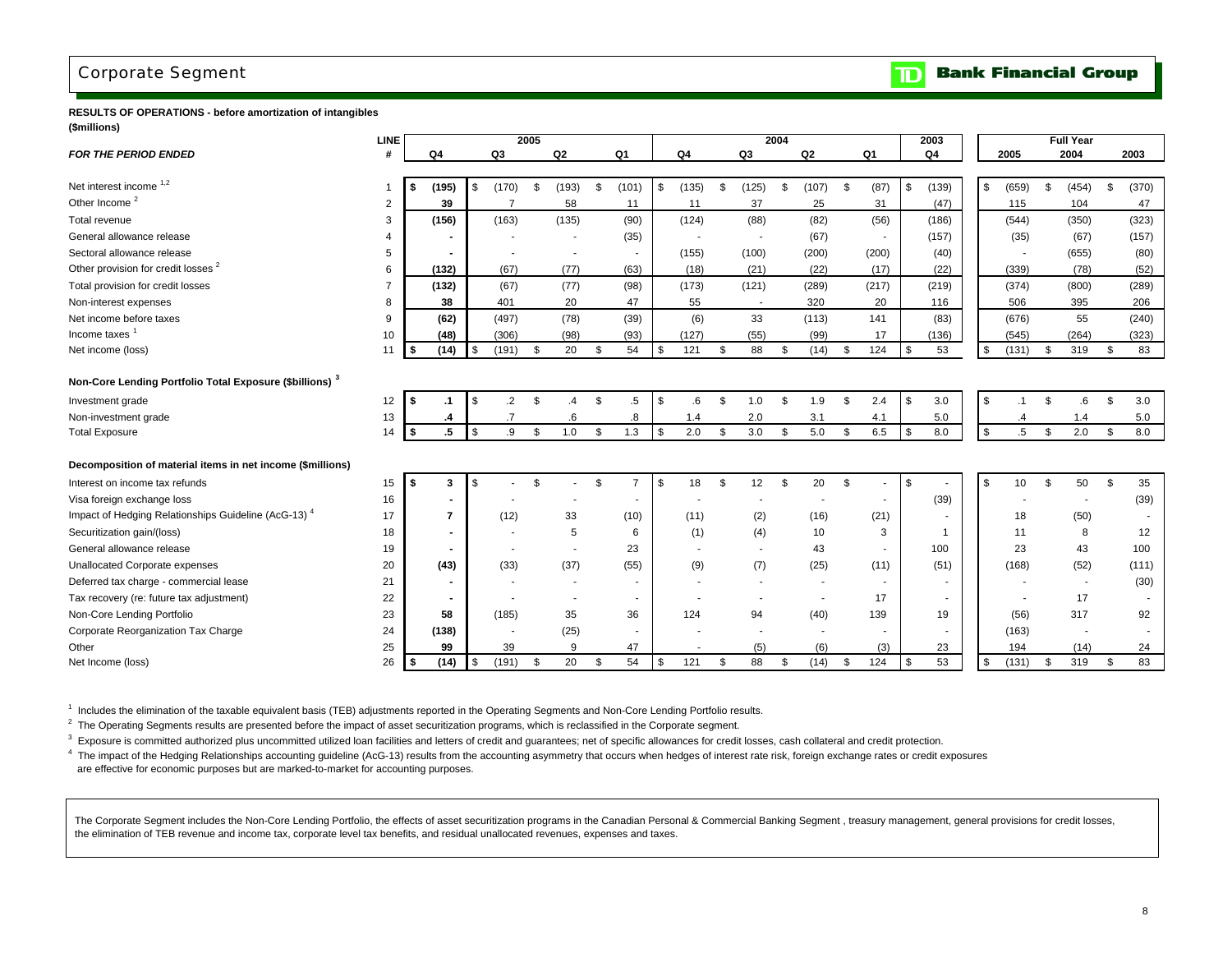## <span id="page-11-0"></span>Net Interest Income and Margin

| <b>TD</b> Bank Financial Group |
|--------------------------------|
|--------------------------------|

| (\$MILLIONS)                                               | <b>LINE</b>    |             |     |                | 2005 |                |              |                |                |    | 2004  |                |     |                | 2003           |           | <b>Full Year</b> |         |       |
|------------------------------------------------------------|----------------|-------------|-----|----------------|------|----------------|--------------|----------------|----------------|----|-------|----------------|-----|----------------|----------------|-----------|------------------|---------|-------|
| <b>FOR THE PERIOD ENDED</b>                                | #              | Q4          |     | Q <sub>3</sub> |      | Q2             |              | Q <sub>1</sub> | Q <sub>4</sub> |    | Q3    | Q <sub>2</sub> |     | Q <sub>1</sub> | Q <sub>4</sub> | 2005      | 2004             |         | 2003  |
| Interest income                                            |                |             |     |                |      |                |              |                |                |    |       |                |     |                |                |           |                  |         |       |
| Loans                                                      |                | 2,328<br>\$ | \$  | 2,269          | \$   | 1,893          | $\mathbb{S}$ | 1,832          | \$<br>1,767    | \$ | 1,734 | \$1,693        |     | \$1,764        | \$1,749        | \$8,322   | \$6,958          | \$7,542 |       |
|                                                            |                |             |     |                |      |                |              |                |                |    |       |                |     |                |                |           |                  |         |       |
| <b>Securities</b>                                          | $\overline{c}$ | 1,017       |     | 922            |      | 1,015          |              | 1,085          | 879            |    | 910   | 906            |     | 962            | 839            | 4,039     | 3,657            |         | 3,448 |
|                                                            |                |             |     |                |      |                |              |                |                |    |       |                |     |                |                |           |                  |         |       |
| Deposits with banks                                        | 3              | 106         |     | 109            |      | 105            |              | 95             | 156            |    | 107   | 122            |     | 132            | 71             | 415       | 517              |         | 212   |
| Total interest income                                      | 4              | 3,451       |     | 3,300          |      | 3,013          |              | 3,012          | 2,802          |    | 2,751 | 2,721          |     | 2,858          | 2,659          | 12,776    | 11,132           | 11,202  |       |
|                                                            |                |             |     |                |      |                |              |                |                |    |       |                |     |                |                |           |                  |         |       |
| Interest expense<br>Deposits                               | 5              | 1,410       |     | 1,388          |      | 1,223          |              | 1,108          | 1,009          |    | 934   | 920            |     | 990            | 962            | 5,129     | 3,853            |         | 4,202 |
|                                                            |                |             |     |                |      |                |              |                |                |    |       |                |     |                |                |           |                  |         |       |
| Subordinated notes and debentures                          | 6              | 84          |     | 82             |      | 83             |              | 79             | 78             |    | 76    | 78             |     | 80             | 94             | 328       | 312              |         | 259   |
| Preferred shares and Capital Trust Securities              | $\overline{7}$ | 47          |     | 37             |      | 34             |              | 29             | 40             |    | 42    | 44             |     | 44             | 44             | 147       | 170              |         | 179   |
|                                                            |                |             |     |                |      |                |              |                |                |    |       |                |     |                |                |           |                  |         |       |
| Other                                                      | 8              | 269         |     | 230            |      | 280            |              | 385            | 240            |    | 247   | 238            |     | 299            | 224            | 1,164     | 1,024            |         | 1,125 |
| Total interest expense                                     | 9              | 1,810       |     | 1,737          |      | 1,620          |              | 1,601          | 1,367          |    | 1,299 | 1,280          |     | 1,413          | 1,324          | 6,768     | 5,359            |         | 5,765 |
|                                                            |                |             |     |                |      |                |              |                |                |    |       |                |     |                |                |           |                  |         |       |
| Net interest income                                        | 10             | 1,641       |     | 1,563          |      | 1,393          |              | 1,411          | 1,435          |    | 1,452 | 1,441          |     | 1,445          | 1,335          | 6,008     | 5,773            |         | 5,437 |
|                                                            | 11             | 81          |     | 75             |      | 98             |              | 70             | 93             |    | 63    | 62             |     | 64             | 62             | 324       | 282              |         | 230   |
| <b>TEB Adjustment</b>                                      |                |             |     |                |      |                |              |                |                |    |       |                |     |                |                |           |                  |         |       |
| Net interest income (TEB)                                  | 12             | 1,722<br>S  | \$  | 1,638          | \$   | 1,491          | \$           | 1,481          | \$<br>1,528    | S  | 1,515 | \$1,503        |     | \$1,509        | \$1,397        | \$ 6,332  | \$6,055          | \$5,667 |       |
|                                                            |                |             |     |                |      |                |              |                |                |    |       |                |     |                |                |           |                  |         |       |
| Average total assets (\$billions)                          | 13             | 371<br>\$   | \$  | 367            | \$   | 343            | \$           | 327            | \$<br>312      | \$ | 310   | 316<br>\$      | \$  | 304            | 295<br>\$      | \$<br>352 | \$<br>310        | \$      | 308   |
| Average earning assets (\$billions)                        | 14             | 304         |     | 302            |      | 279            |              | 267            | 257            |    | 258   | 258            |     | 248            | 242            | 288       | 255              |         | 252   |
|                                                            |                |             |     |                |      |                |              |                |                |    |       |                |     |                |                |           |                  |         |       |
| Net interest margin as a % of average earning assets       | 15             | 2.14 %      |     | 2.05%          |      | 2.05 %         |              | 2.10%          | 2.22 %         |    | 2.23% | 2.27 %         |     | 2.32 %         | 2.19%          | 2.09%     | 2.26%            |         | 2.16% |
| Net interest margin (TEB) as a % of average earning assets | 16             | 2.25        |     | 2.15           |      | 2.19           |              | 2.20           | 2.36           |    | 2.33  | 2.37           |     | 2.42           | 2.29           | 2.20      | 2.37             |         | 2.25  |
|                                                            |                |             |     |                |      |                |              |                |                |    |       |                |     |                |                |           |                  |         |       |
| Impact on NII from impaired loans                          |                |             |     |                |      |                |              |                |                |    |       |                |     |                |                |           |                  |         |       |
| Reduction/(increase) in NII from impaired loans<br>Gross   | 17             | \$<br>6     | \$  | $\overline{7}$ | \$   | 9              | \$           | 13             | \$<br>8        | \$ | 9     | \$<br>15       | \$  | 17             | \$<br>18       | \$<br>35  | \$<br>49         | \$      | 111   |
| <b>Recoveries</b>                                          | 18             | (14)        |     | (2)            |      | (7)            |              | (3)            | (2)            |    | (1)   | (3)            |     | (2)            | (3)            | (26)      | (8)              |         | (11)  |
| Net reduction/(increase)                                   | 19             | (8)<br>S    | \$. | 5              | \$   | $\overline{2}$ | \$           | 10             | \$<br>6        | S  | 8     | 12<br>\$.      | \$. | 15             | 15<br>- \$     | 9<br>\$   | 41<br>\$         | \$      | 100   |
|                                                            |                |             |     |                |      |                |              |                |                |    |       |                |     |                |                |           |                  |         |       |
| Effective tax rate - reported basis                        | 20             | 28.3%       |     | 2.5%           |      | 25.6%          |              | 26.0%          | 17.6%          |    | 24.0% | 24.1%          |     | 37.0%          | 13.0 %         | 22.8%     | 26.5%            |         | 24.6% |
| Effective tax rate - before amortization of intangibles    | 21             | 29.3        |     | 10.3           |      | 26.6           |              | 27.2           | 20.5           |    | 25.8  | 26.1           |     | 30.4           | 18.6           | 24.7      | 26.0             |         | 28.9  |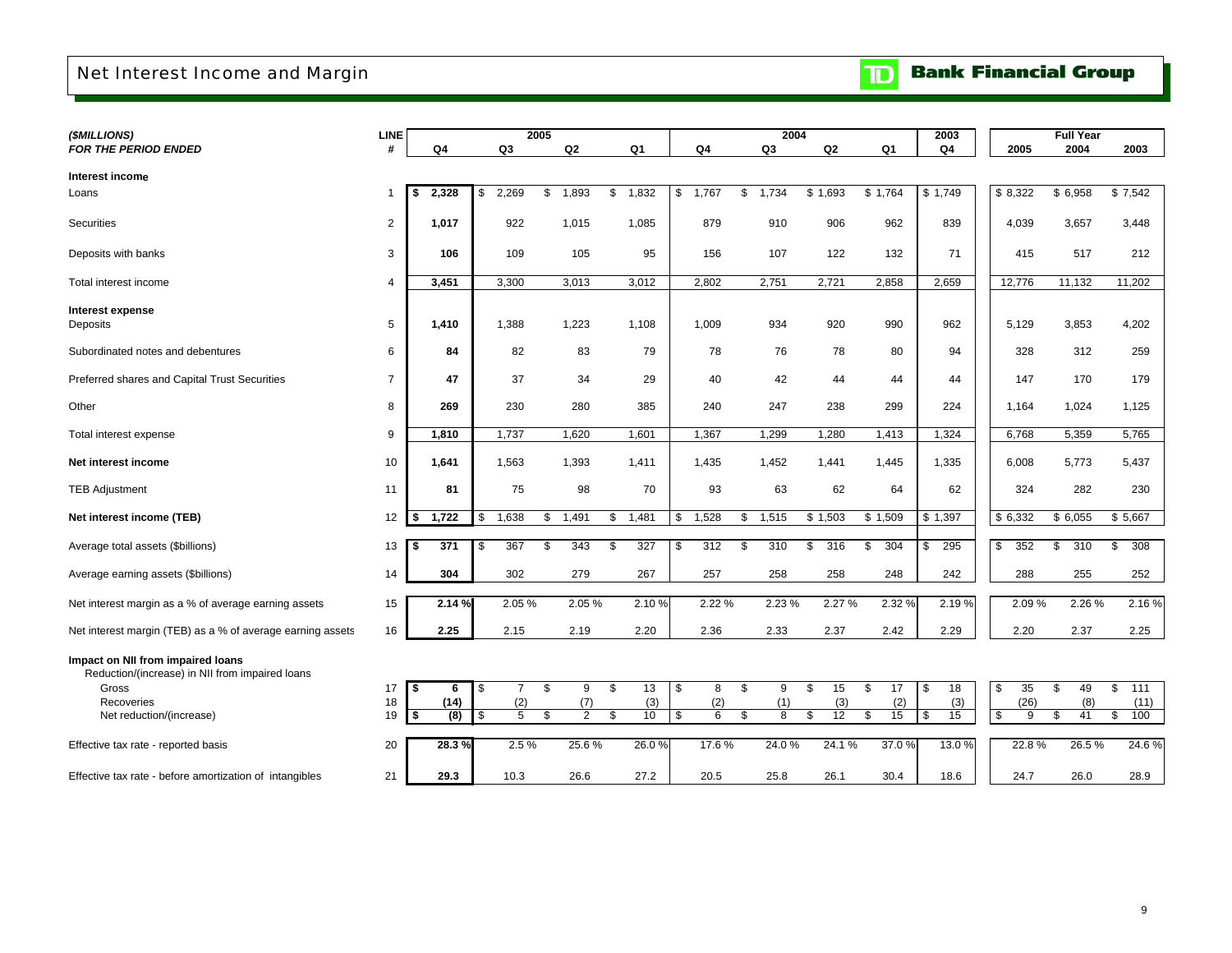### <span id="page-12-0"></span>Other Income

**TD** Bank Financial Group

| (\$MILLIONS)                                          | <b>LINE</b>    |                | 2005                     |                          |                          |                | 2004                     |                |                | 2003          |             | <b>Full Year</b>         |             |
|-------------------------------------------------------|----------------|----------------|--------------------------|--------------------------|--------------------------|----------------|--------------------------|----------------|----------------|---------------|-------------|--------------------------|-------------|
| <b>FOR THE PERIOD ENDED</b>                           | #              | Q <sub>4</sub> | Q3                       | Q2                       | Q <sub>1</sub>           | Q <sub>4</sub> | Q3                       | Q <sub>2</sub> | Q <sub>1</sub> | Q4            | 2005        | 2004                     | 2003        |
|                                                       |                |                |                          |                          |                          |                |                          |                |                |               |             |                          |             |
| TD Waterhouse fees and commissions                    | $\mathbf 1$    | \$<br>214      | 199<br>\$<br>- \$        | 223                      | - \$<br>230              | \$<br>195      | \$<br>209                | 293 \$<br>- \$ | 288            | 270<br>\$     | \$<br>866   | \$<br>985 \$             | 957         |
| Full service brokerage and other securities services  | 2              | 265            | 210                      | 230                      | 222                      | 174            | 164                      | 215            | 185            | 164           | 927         | 738                      | 667         |
| Mutual fund management                                | 3              | 155            | 167                      | 154                      | 148                      | 142            | 147                      | 146            | 138            | 133           | 624         | 573                      | 508         |
| Credit fees                                           | $\overline{4}$ | 84             | 76                       | 85                       | 98                       | 80             | 96                       | 76             | 91             | 84            | 343         | 343                      | 415         |
| Net investment securities gains/(losses)              | 5              | 76             | 67                       | 47                       | 52                       | 44             | 44                       | 59             | 45             | 23            | 242         | 192                      | 23          |
| Trading income                                        | 6              | (88)           | 80                       | 79                       | 76                       | (75)           | (75)                     | (55)           | 52             | (22)          | 147         | (153)                    | 104         |
| Service charges                                       | $\overline{7}$ | 219            | 227                      | 171                      | 170                      | 170            | 170                      | 168            | 165            | 165           | 787         | 673                      | 641         |
| Loan securitizations                                  | 8              | 120            | 101                      | 100                      | 93                       | 82             | 90                       | 107            | 111            | 89            | 414         | 390                      | 250         |
| Card services                                         | 9              | 85             | 81                       | 61                       | 52                       | 20             | 51                       | 52             | 49             | 47            | 279         | 172                      | 252         |
| Insurance revenue (net of claims)                     | 10             | 210            | 217                      | 215                      | 184                      | 175            | 164                      | 143            | 111            | 119           | 826         | 593                      | 420         |
| Trust fees                                            | 11             | 33             | 33                       | 28                       | 17                       | 18             | 20                       | 23             | 17             | 15            | 111         | 78                       | 70          |
| Writedown of investment in JVs                        | 12             |                | $\overline{\phantom{a}}$ | $\overline{\phantom{a}}$ | $\overline{\phantom{a}}$ |                | $\overline{\phantom{a}}$ |                |                |               |             | $\overline{\phantom{a}}$ | (39)        |
| Foreign exchange - non-trading                        | 13             | 19             | 35                       | 27                       | 24                       | 45             | 29                       | 28             | 27             | (31)          | 105         | 129                      | 48          |
| Gains/(Losses) on derivatives & loan sales (non-core) |                |                |                          |                          |                          |                |                          |                |                |               |             |                          |             |
| not booked to sectoral                                | 14             | (1)            | $\overline{1}$           |                          | (1)                      | 19             | 40                       | 15             | (3)            | (19)          | (1)         | 71                       | (113)       |
| Other                                                 | 15             | 51             | 41                       | 97                       | 30                       | 29             | 32                       | 14             | 24             | 57            | 219         | 99                       | 221         |
| <b>Total other income</b>                             | 16             | \$             | $1,535$ \$               | 1,517                    | 1,395<br>S               | \$<br>1,118    | \$<br>1,181              | 1,284<br>-S    | 1,300<br>-\$   | 1,094<br>l \$ | \$<br>5,889 | 4.883                    | 4,424<br>\$ |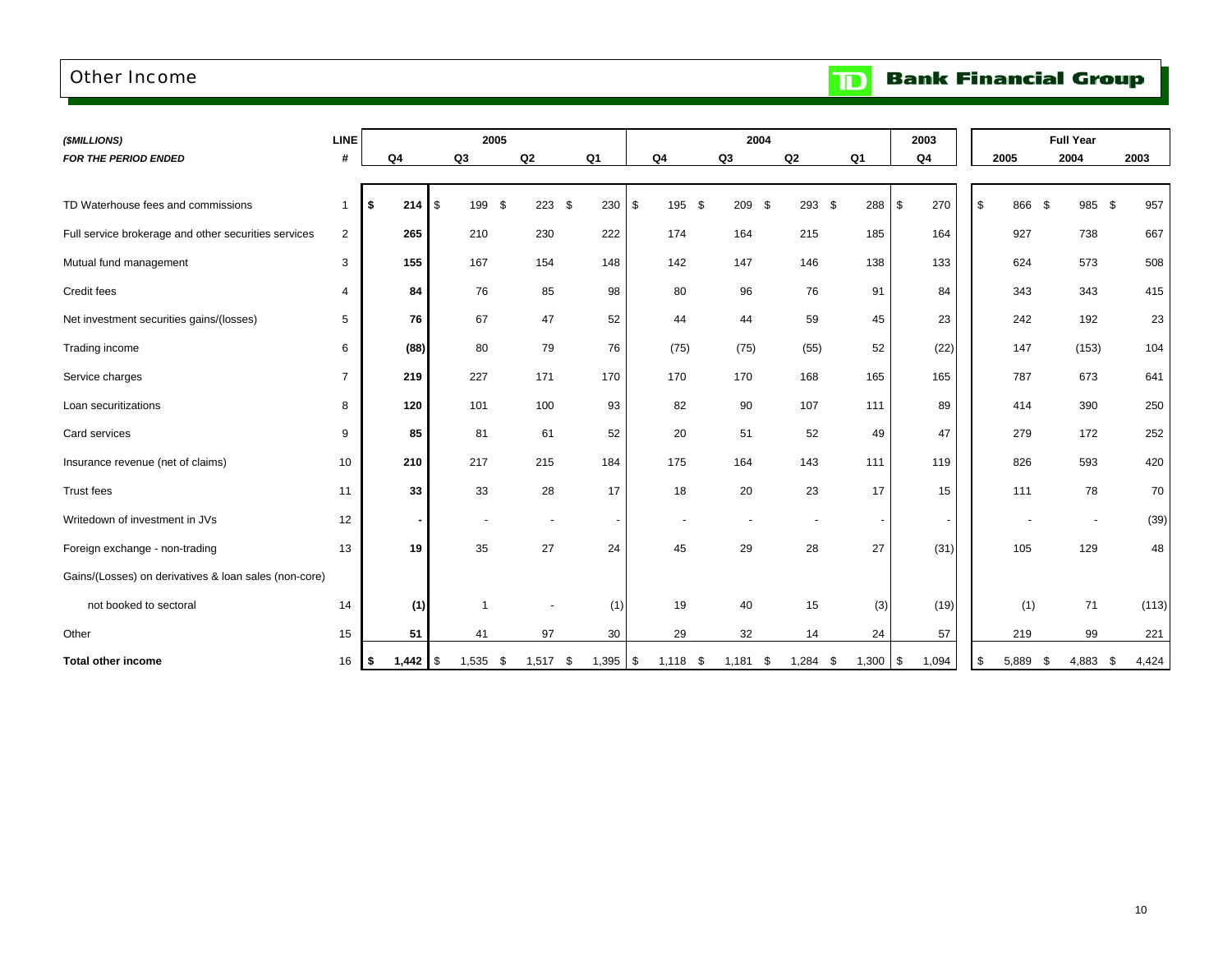## <span id="page-13-0"></span>Non-Interest Expenses

| <b>TD</b> Bank Financial Group |
|--------------------------------|
|--------------------------------|

| (\$MILLIONS)                                         | <b>LINE</b>    |             |    | 2005  |                          |                |            |                          | 2004                     |      |        |                          |               | 2003           |                |     | <b>Full Year</b> |             |  |
|------------------------------------------------------|----------------|-------------|----|-------|--------------------------|----------------|------------|--------------------------|--------------------------|------|--------|--------------------------|---------------|----------------|----------------|-----|------------------|-------------|--|
| <b>FOR THE PERIOD ENDED</b>                          | #              | Q4          | Q3 |       | Q <sub>2</sub>           | Q <sub>1</sub> |            | Q4                       | Q3                       | Q2   |        | Q1                       |               | Q <sub>4</sub> | 2005           |     | 2004             | 2003        |  |
| Salaries and employee benefits                       |                |             |    |       |                          |                |            |                          |                          |      |        |                          |               |                |                |     |                  |             |  |
| Salaries                                             |                | 679<br>-\$  | \$ | 669   | -\$<br>616 \$            |                | 580        | \$<br>572 \$             | 584 \$                   |      | 558 \$ | 540                      | \$            | 593            | \$<br>2,544    | -\$ | $2,254$ \$       | 2,304       |  |
| Incentive compensation                               | 2              | 302         |    | 275   | 288                      |                | 274        | 238                      | 265                      |      | 301    | 280                      |               | 240            | 1,139          |     | 1,084            | 986         |  |
| Pension and other employee benefits                  | 3              | 145         |    | 138   | 125                      |                | 127        | 99                       | 108                      |      | 112    | 123                      |               | 108            | 535            |     | 442              | 468         |  |
| Total                                                | 4              | 1,126       |    | 1,082 | 1,029                    |                | 981        | 909                      | 957                      |      | 971    | 943                      |               | 941            | 4,218          |     | 3,780            | 3,758       |  |
| Occupancy                                            |                |             |    |       |                          |                |            |                          |                          |      |        |                          |               |                |                |     |                  |             |  |
| Rent                                                 | 5              | 92          |    | 100   | 92                       |                | 89         | 88                       | 92                       |      | 88     | 85                       |               | 98             | 373            |     | 353              | 361         |  |
| Depreciation                                         | 6              | 41          |    | 42    | 34                       |                | 30         | 36                       | 33                       |      | 33     | 32                       |               | 37             | 147            |     | 134              | 143         |  |
| Other                                                | $\overline{7}$ | 40          |    | 49    | 38                       |                | 29         | 33                       | 33                       |      | 29     | 30                       |               | 38             | 156            |     | 125              | 152         |  |
| Total                                                | 8              | 173         |    | 191   | 164                      |                | 148        | 157                      | 158                      |      | 150    | 147                      |               | 173            | 676            |     | 612              | 656         |  |
| <b>Equipment</b>                                     |                |             |    |       |                          |                |            |                          |                          |      |        |                          |               |                |                |     |                  |             |  |
| Rent                                                 | 9              | 56          |    | 50    | 45                       |                | 41         | 44                       | 46                       |      | 40     | 35                       |               | 49             | 192            |     | 165              | 185         |  |
| Depreciation                                         | 10             | 54          |    | 50    | 39                       |                | 32         | 47                       | 37                       |      | 40     | 36                       |               | 54             | 175            |     | 160              | 175         |  |
| Other                                                | 11             | 61          |    | 59    | 63                       |                | 59         | 70                       | 61                       |      | 57     | 49                       |               | 74             | 242            |     | 237              | 290         |  |
| Total                                                | 12             | 171         |    | 159   | 147                      |                | 132        | 161                      | 144                      |      | 137    | 120                      |               | 177            | 609            |     | 562              | 650         |  |
| General                                              |                |             |    |       |                          |                |            |                          |                          |      |        |                          |               |                |                |     |                  |             |  |
| Marketing and business development                   | 13             | 116         |    | 123   | 126                      |                | 104        | 88                       | 86                       |      | 114    | 96                       |               | 78             | 469            |     | 384              | 348         |  |
| Brokerage related fees                               | 14             | 55          |    | 56    | 57                       |                | 58         | 49                       | 56                       |      | 61     | 62                       |               | 57             | 226            |     | 228              | 229         |  |
| Professional and advisory services                   | 15             | 155         |    | 117   | 114                      |                | 108        | 144                      | 114                      |      | 97     | 91                       |               | 123            | 494            |     | 446              | 372         |  |
| Communications                                       | 16             | 55          |    | 55    | 49                       |                | 46         | 53                       | 50                       |      | 53     | 51                       |               | 52             | 205            |     | 207              | 208         |  |
| Capital and business taxes                           | 17             | 33          |    | 53    | 45                       |                | 36         | 31                       | 36                       |      | 43     | 31                       |               | 34             | 167            |     | 141              | 133         |  |
| Postage                                              | 18             | 28          |    | 27    | 30                       |                | 23         | 23                       | 25                       |      | 28     | 24                       |               | 23             | 108            |     | 100              | 91          |  |
| Travel and relocation                                | 19             | 24          |    | 21    | 18                       |                | 15         | 17                       | 16                       |      | 16     | 13                       |               | 16             | 78             |     | 62               | 58          |  |
| Restructuring costs                                  | 20             | 6           |    | 15    | 22                       |                |            |                          |                          |      | (7)    | $\overline{\phantom{a}}$ |               |                | 43             |     | (7)              | 92          |  |
| Goodwill impairment                                  | 21             |             |    |       |                          |                |            |                          |                          |      |        |                          |               |                |                |     |                  | 624         |  |
| Other                                                | 22             | 126         |    | 535   | 122                      |                | 160        | 130                      | 113                      |      | 446    | 177                      |               | 111            | 943            |     | 866              | 373         |  |
| Total                                                | 23             | 598         |    | 1,002 | 583                      |                | 550        | 535                      | 496                      |      | 851    | 545                      |               | 494            | 2,733          |     | 2,427            | 2,528       |  |
| Total expenses excluding amortization of intangibles | 24             | 2,068<br>\$ | \$ | 2,434 | $1,923$ \$<br>\$         |                | 1,811      | $\sqrt{3}$<br>1,762      | \$<br>1,755              | - \$ | 2,109  | \$<br>1,755              | $\mathfrak s$ | 1,785          | \$<br>8,236    | \$  | 7,381            | \$<br>7,592 |  |
| <b>Memo Items</b>                                    |                |             |    |       |                          |                |            |                          |                          |      |        |                          |               |                |                |     |                  |             |  |
| Amortization of intangibles                          | 25             | 135<br>-\$  | \$ | 143S  | 134 \$                   |                | 134        | $\mathfrak{S}$<br>142 \$ | 152 \$                   |      | 162 \$ | 170                      | $\mathfrak s$ | 175            | \$<br>546 \$   |     | 626 \$           | 772         |  |
| Less tax effect - at normal rates                    | 26             | 49          |    | 52    | 44                       |                | 47         | 50                       | 53                       |      | 55     | 60                       |               | 63             | 192            |     | 218              | 281         |  |
| - resulting from tax rate changes                    | 27             |             |    |       | $\overline{\phantom{a}}$ |                |            | $\blacksquare$           | $\overline{\phantom{a}}$ |      |        | (69)                     |               |                | $\blacksquare$ |     | (69)             |             |  |
| Amortization of intangibles, net of tax              | 28             | 86<br>\$    | \$ | 91    | \$<br>90 \$              |                | $87 \quad$ | 92                       | \$<br>99 \$              |      | 107    | 179<br>-\$               | \$            | 112            | \$<br>354 \$   |     | 477              | 491<br>\$   |  |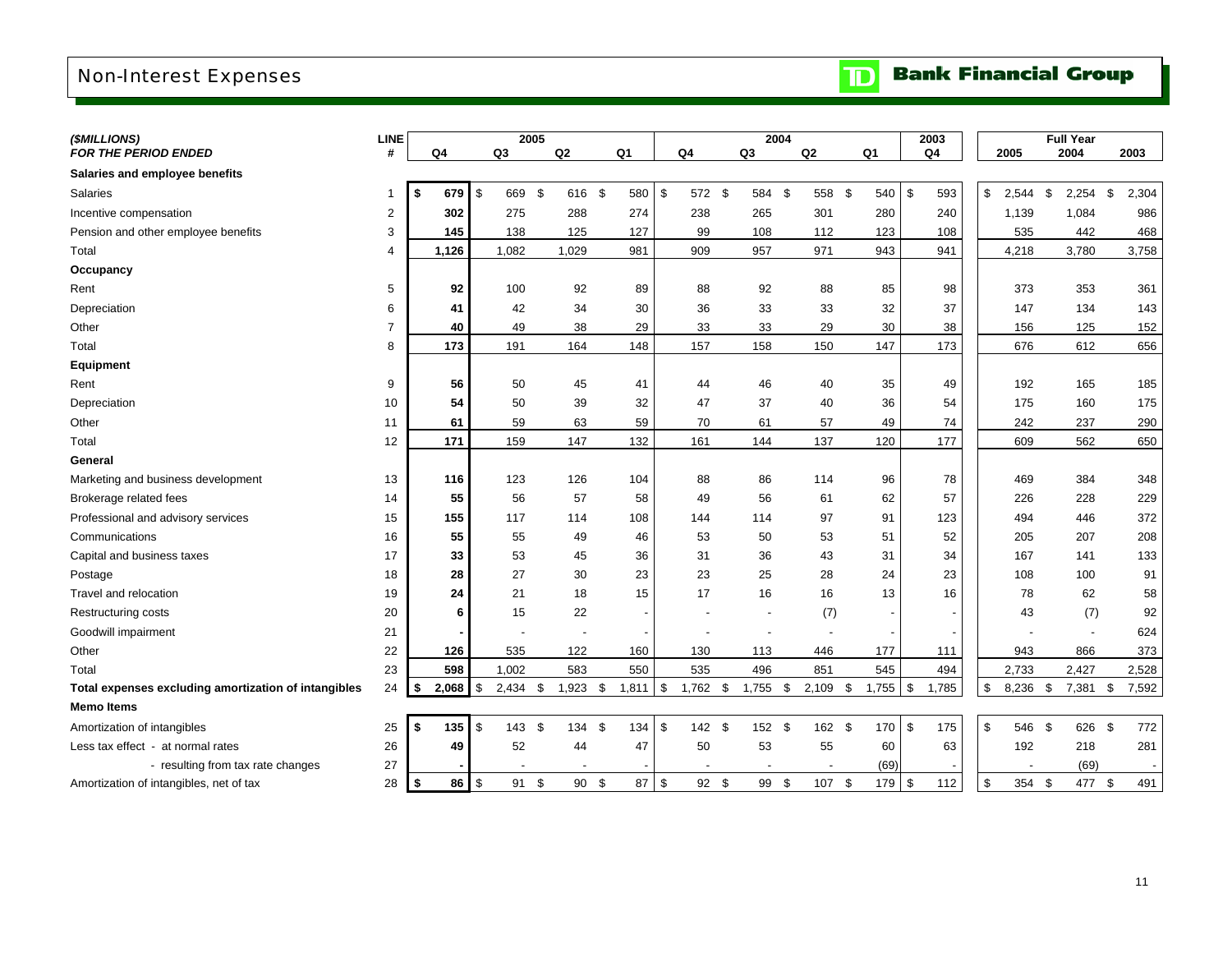### <span id="page-14-0"></span>Balance Sheet

|  |  | <b>TD</b> Bank Financial Group |  |
|--|--|--------------------------------|--|
|--|--|--------------------------------|--|

| (\$MILLIONS)                                                                                     | <b>LINE</b>    |      |                |                | 2005           |      |                |      |                |            |                |      | 2004           |     |                |      |                |               | 2003           |
|--------------------------------------------------------------------------------------------------|----------------|------|----------------|----------------|----------------|------|----------------|------|----------------|------------|----------------|------|----------------|-----|----------------|------|----------------|---------------|----------------|
| AS AT                                                                                            | #              |      | Q4             |                | Q3             |      | Q2             |      | Q1             |            | Q4             |      | Q3             |     | Q2             |      | Q1             |               | Q4             |
|                                                                                                  |                |      |                |                |                |      |                |      |                |            |                |      |                |     |                |      |                |               |                |
| Cash resources                                                                                   | -1             | Ŝ.   |                |                | 12,479 \$      |      | 10,854 \$      |      | 10,588         | $\sqrt{3}$ | $9,038$ \$     |      | 10,236 \$      |     | $9,434$ \$     |      | 8,065          | $\mathfrak s$ | 7,719          |
| Securities purchased under resale agreements                                                     | 2              |      | 26,375         |                | 25,624         |      | 23,727         |      | 26,220         |            | 21,888         |      | 25,401         |     | 28,982         |      | 27,842         |               | 17,475         |
| <b>Investment securities</b>                                                                     |                |      |                |                |                |      |                |      |                |            |                |      |                |     |                |      |                |               |                |
| Issued or guaranteed by Canada or provinces                                                      | 3              |      | 23,499         |                | 21,195         |      | 19,379         |      | 18,905         |            | 16,725         |      | 17,906         |     | 16,579         |      | 17,294         |               | 14,023         |
| Issued by US federal government                                                                  | 4              |      | 4,218          |                | 4,366          |      | 4,073          |      | 5,448          |            | 4,464          |      | 3,781          |     | 3,896          |      | 3,173          |               | 1,951          |
| Other securities                                                                                 | 5              |      | 14,604         |                | 15,148         |      | 16,432         |      | 10,509         |            | 10,198         |      | 11,966         |     | 11,973         |      | 10,983         |               | 8,801          |
| Total                                                                                            | 6              |      | 42,321         |                | 40,709         |      | 39,884         |      | 34,862         |            | 31,387         |      | 33,653         |     | 32,448         |      | 31,450         |               | 24,775         |
| <b>Trading securities</b>                                                                        | $\overline{7}$ |      | 65,775         |                | 72,597         |      | 71,748         |      | 75,977         |            | 66,893         |      | 67,702         |     | 66,197         |      | 71,713         |               | 54,890         |
| Total                                                                                            | 8              |      | 108,096        |                | 113,306        |      | 111,632        |      | 110,839        |            | 98,280         |      | 101,355        |     | 98,645         |      | 103,163        |               | 79,665         |
| Loans and customers' liability under acceptances                                                 |                |      |                |                |                |      |                |      |                |            |                |      |                |     |                |      |                |               |                |
| Residential mortgages                                                                            | 9              |      | 52,692         |                | 54,696         |      | 55,591         |      | 52,341         |            | 51,374         |      | 51,480         |     | 51,956         |      | 52,844         |               | 52,525         |
| Personal                                                                                         | 10             |      | 65,330         |                | 63,652         |      | 60,831         |      | 52,793         |            | 51,119         |      | 49,507         |     | 47,955         |      | 45,414         |               | 42,908         |
| Business and government                                                                          | 11             |      | 40,210         |                | 40,563         |      | 38,251         |      | 25,974         |            | 26,938         |      | 27,936         |     | 27,259         |      | 27,613         |               | 29,270         |
| Total                                                                                            | 12             |      | 158,232        |                | 158,911        |      | 154,673        |      | 131,108        |            | 129,431        |      | 128,923        |     | 127,170        |      | 125,871        |               | 124,703        |
| Other assets                                                                                     |                |      |                |                |                |      |                |      |                |            |                |      |                |     |                |      |                |               |                |
| Intangible assets                                                                                | 13             |      | 2,124          |                | 2,286          |      | 2,421          |      | 2,010          |            | 2,144          |      | 2,286          |     | 2,438          |      | 2,570          |               | 2,737          |
| Goodwill                                                                                         | 14             |      | 6,518          |                | 6,785          |      | 6,766          |      | 2,245          |            | 2,225          |      | 2,308          |     | 2,336          |      | 2,272          |               | 2,263          |
| Other                                                                                            | 15             |      | 50,447         |                | 49,032         |      | 49,471         |      | 50,307         |            | 48,021         |      | 38,684         |     | 43,300         |      | 46,453         |               | 38,970         |
| Total                                                                                            | 16             |      | 59,089         |                | 58,103         |      | 58,658         |      | 54,562         |            | 52,390         |      | 43,278         |     | 48,074         |      | 51,295         |               | 43,970         |
| <b>Total assets</b>                                                                              | 17             | Ŝ.   | 365,210        | $\mathfrak{L}$ | 368,423        | -\$  | 359,544        | \$   | 333,317        | \$         | 311,027        | \$   | 309,193        | \$  | 312,305        | - \$ | 316,236        | $\mathsf{\$}$ | 273,532        |
|                                                                                                  |                |      |                |                |                |      |                |      |                |            |                |      |                |     |                |      |                |               |                |
| Deposits                                                                                         |                |      |                |                |                |      |                |      |                |            |                |      |                |     |                |      |                |               |                |
| Personal non-term                                                                                | 18             | \$   | 73,041         | \$             | 74,635 \$      |      | 74,165 \$      |      | 61,492         | \$         | 59,441 \$      |      | 59,917 \$      |     | 59,045 \$      |      | $55,172$ \$    |               | 53,364         |
| Personal term                                                                                    | 19             |      | 58,742         |                | 59,134         |      | 58,954         |      | 52,735         |            | 51,919         |      | 51,647         |     | 51,268         |      | 51,602         |               | 52,632         |
| Banks and deposit taking institutions                                                            | 20             |      | 11,505         |                | 15,756         |      | 17,431         |      | 14,588         |            | 11,459         |      | 16,501         |     | 17,664         |      | 18,185         |               | 11,958         |
| Business and government                                                                          | 21             |      | 103,693        |                | 101,913        |      | 97,964         |      | 93,147         |            | 84,074         |      | 83,439         |     | 83,563         |      | 80,656         |               | 64,926         |
| Total                                                                                            | 22             |      | 246,981        |                | 251,438        |      | 248,514        |      | 221,962        |            | 206,893        |      | 211,504        |     | 211,540        |      | 205,615        |               | 182,880        |
| Customers' liability under acceptances                                                           | 23             |      | 5.989          |                | 5,631          |      | 5,871          |      | 5,275          |            | 5,507          |      | 5,701          |     | 5,438          |      | 5,886          |               | 6,645          |
| Obligations related to securities sold short                                                     | 24             |      | 24,406         |                | 23,124         |      | 20,453         |      | 21,391         |            | 17,671         |      | 19,413         |     | 16,568         |      | 20,070         |               | 15,346         |
| Obligations related to securities sold under repurchase agreements                               | 25             |      | 11,284         |                | 11,285         |      | 10,249         |      | 10,688         |            | 9,846          |      | 10,934         |     | 12,916         |      | 16,825         |               | 7,845          |
| <b>Other liabilities</b>                                                                         | 26             |      | 52,043         |                | 51,656         |      | 49,410         |      | 52,928         |            | 50,238         |      | 41,046         |     | 45,128         |      | 47,358         |               | 40,568         |
| Liability for preferred shares and Capital Trust Securities<br>Subordinated notes and debentures | 27<br>28       |      | 1,795<br>5,138 |                | 2,198<br>5,570 |      | 2,210<br>5,569 |      | 2,210<br>5,660 |            | 2,560<br>5,644 |      | 2,559<br>5,671 |     | 2,776<br>5,730 |      | 2,772<br>5,696 |               | 2,785<br>5,887 |
| Non-controlling interest in subsidiaries                                                         | 29             |      | 1,708          |                | 1,746          |      | 1,676          |      |                |            |                |      |                |     |                |      |                |               |                |
| Shareholders' equity                                                                             |                |      |                |                |                |      |                |      |                |            |                |      |                |     |                |      |                |               |                |
| Common shares                                                                                    | 30             |      | 5,872          |                | 5,744          |      | 5,632          |      | 3,475          |            | 3,373          |      | 3,245          |     | 3,281          |      | 3,192          |               | 3,179          |
| Contributed surplus                                                                              | 31             |      | 40             |                | 36             |      | 28             |      | 24             |            | 20             |      | 17             |     | 14             |      | 12             |               |                |
| Retained earnings                                                                                | 32             |      | 9,954          |                | 9,995          |      | 9,932          |      | 9,704          |            | 9,275          |      | 9,103          |     | 8,914          |      | 8,810          |               | 8,388          |
| Total                                                                                            | 33             |      | 15,866         |                | 15,775         |      | 15,592         |      | 13,203         |            | 12,668         |      | 12,365         |     | 12,209         |      | 12,014         |               | 11,576         |
| Total liabilities and shareholders' equity                                                       | 34             |      | 365,210        | \$             | 368,423        | - \$ | 359,544 \$     |      | 333,317        | \$         | 311,027        | - \$ | 309,193        | \$  | 312,305        | - \$ | 316,236        | \$            | 273,532        |
| Assets under administration                                                                      |                |      |                |                |                |      |                |      |                |            |                |      |                |     |                |      |                |               |                |
| Canadian Personal and Commercial Banking                                                         | 35             | S.   | $39,485$ \$    |                | 37,612 \$      |      | 37,125         | - \$ | 35,895         | -\$        | 35,838         | -\$  | 33,213         | -\$ | 33,613 \$      |      | 36,057         | -\$           | 36,247         |
| U.S. Personal and Commercial Banking                                                             | 36             |      | 15,915         |                | 15,714         |      | 14,543         |      |                |            |                |      |                |     |                |      |                |               |                |
| Wealth Management                                                                                | 37             |      | 314,326        |                | 321,817        |      | 302,112        |      | 297,852        |            | 279,190        |      | 282,998        |     | 286,612        |      | 283,816        |               | 259,182        |
| Total                                                                                            | 38             |      | 369,726        | \$             | 375,143        | -\$  | 353,780        | \$   | 333,747        | \$         | 315,028        | \$   | 316,211        | \$  | 320,225        | \$   | 319,873        | -\$           | 295,429        |
| Assets under management                                                                          |                |      |                |                |                |      |                |      |                |            |                |      |                |     |                |      |                |               |                |
| Wealth Management                                                                                | 39             | l \$ | 130, 108       | \$             | 130,036        | - \$ | 123,788        | \$   | 122,726        | $\sqrt{3}$ | 116,526        | \$   | 118,264        | \$  | 114,338        | -\$  | 112,511        | \$            | 107,328        |
|                                                                                                  |                |      |                |                |                |      |                |      |                |            |                |      |                |     |                |      |                |               |                |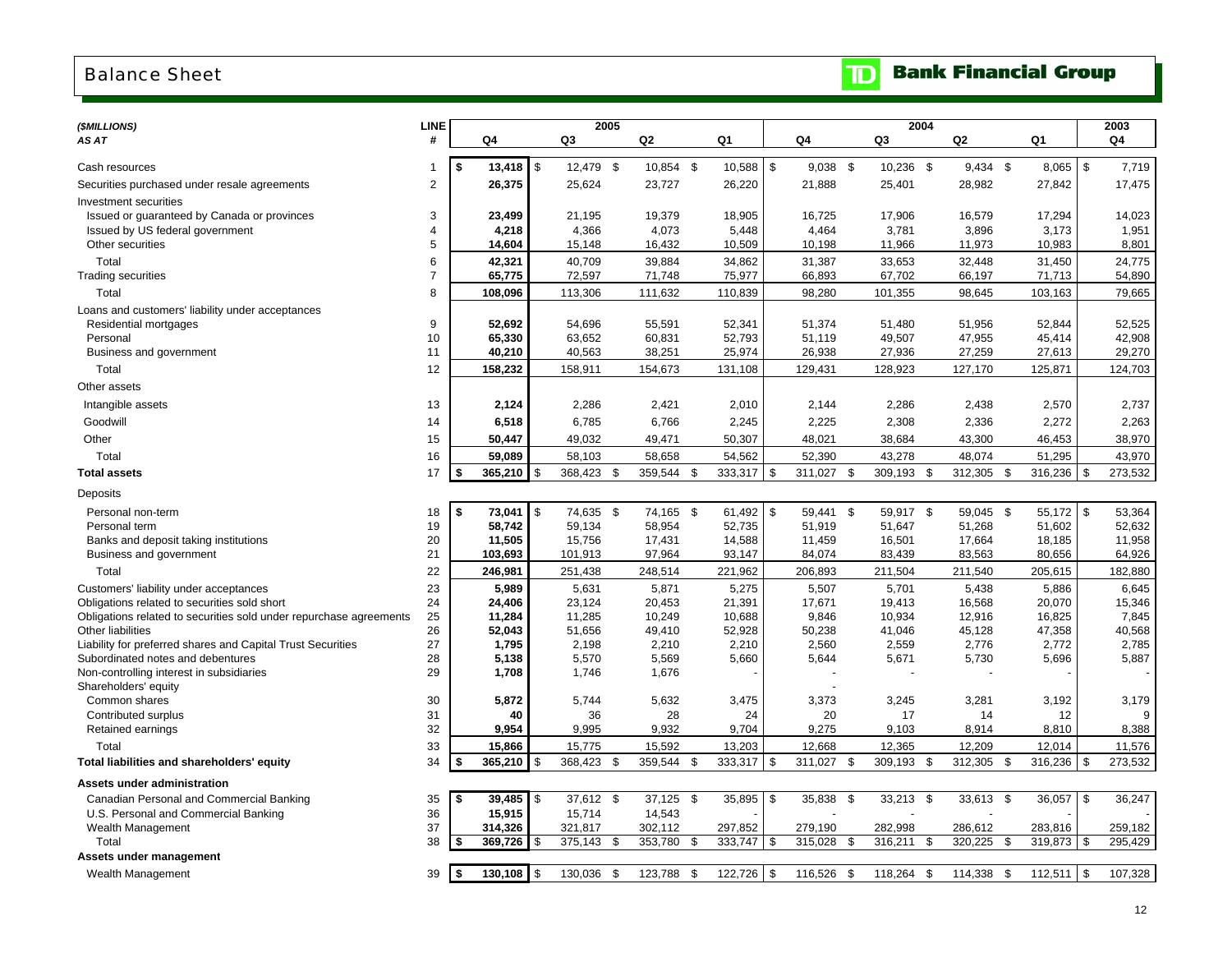## <span id="page-15-0"></span>Investment Securities, Intangibles and Goodwill, and Restructuring Costs

| (\$MILLIONS)                                                     | <b>LINE</b>         |      |           |     |                          | 2005 |                          |     |                |                |            |     |                | 2004           |            |     |                |      | 2003      |               |                |      | <b>Full Year</b>         |      |           |
|------------------------------------------------------------------|---------------------|------|-----------|-----|--------------------------|------|--------------------------|-----|----------------|----------------|------------|-----|----------------|----------------|------------|-----|----------------|------|-----------|---------------|----------------|------|--------------------------|------|-----------|
| AS AT                                                            | #                   |      | Q4        |     | Q3                       |      | Q2                       |     | Q1             |                | Q4         |     | Q3             |                | Q2         |     | Q <sub>1</sub> |      | Q4        |               | 2005           |      | 2004                     |      | 2003      |
|                                                                  |                     |      |           |     |                          |      |                          |     |                |                |            |     |                |                |            |     |                |      |           |               |                |      |                          |      |           |
| Investment securities - surplus (deficit) over book <sup>1</sup> |                     |      |           |     |                          |      |                          |     |                |                |            |     |                |                |            |     |                |      |           |               |                |      |                          |      |           |
| Debt                                                             | -1                  | -S   |           | \$  | $\mathbf{1}$             | \$   | $\mathbf{1}$             | \$  |                | \$             | 6 \$       |     | $\blacksquare$ | $\mathfrak{s}$ | $\sim$     | \$  |                | \$   |           | $\mathfrak s$ | $\blacksquare$ | \$   | 6 \$                     |      |           |
| Common & equivalents<br><b>Preferred shares</b>                  | $\overline{c}$<br>3 |      | 696<br>54 |     | 684<br>48                |      | 513<br>36                |     | 506<br>31      |                | 387<br>25  |     | 308<br>13      |                | 364<br>41  |     | 374<br>38      |      | 329<br>40 |               | 696<br>54      |      | 387<br>25                |      | 329<br>40 |
| Total                                                            | $\overline{4}$      | \$   | 750       | -\$ | 733                      | \$   | 550                      | \$  | 537            | $\mathfrak{S}$ | 418        | \$  | 321            | \$             | 405        | \$  | 412            | \$   | 369       | \$            | 750            | \$   | 418                      | \$   | 369       |
| Identifiable intangible assets                                   |                     |      |           |     |                          |      |                          |     |                |                |            |     |                |                |            |     |                |      |           |               |                |      |                          |      |           |
| Opening balance                                                  | 5                   |      | 2,286     | \$  | 2.421                    | \$   | 2,010                    | \$  | 2,144          | \$             | 2,286      | -\$ | 2,438          | \$             | 2,570      | \$  | 2,737          | -\$  | 2,786     | \$            | 2.144          | \$   | 2,737                    | \$   | 3,383     |
| Arising during the period                                        | 6                   |      |           |     |                          |      | 557                      |     |                |                |            |     |                |                | 30         |     | 3              |      | 126       |               | 557            |      | 33                       |      | 126       |
| Amortized in the period                                          | $\overline{7}$      |      | (135)     |     | (143)                    |      | (134)                    |     | (134)          |                | (142)      |     | (152)          |                | (162)      |     | (170)          |      | (175)     |               | (546)          |      | (626)                    |      | (772)     |
| Foreign exchange and other adjustments                           | 8                   |      | (27)      |     | 8                        |      | (12)                     |     |                |                |            |     |                |                |            |     |                |      |           |               | (31)           |      |                          |      |           |
| <b>Closing balance</b>                                           | 9                   | \$   | 2,124     | \$  | 2.286                    | \$   | 2,421                    | \$  | 2,010          | \$             | 2,144      | S   | 2,286          | \$             | 2,438      | -\$ | 2,570          | -\$  | 2,737     | \$            | 2.124          | \$   | 2,144                    | \$   | 2,737     |
| Future tax liability on intangible assets                        |                     |      |           |     |                          |      |                          |     |                |                |            |     |                |                |            |     |                |      |           |               |                |      |                          |      |           |
| Opening balance                                                  | 10                  |      | (764)     | -\$ | $(802)$ \$               |      | $(657)$ \$               |     | $(701)$ \$     |                | $(748)$ \$ |     | $(798)$ \$     |                | $(850)$ \$ |     | (841)          | l \$ | (904)     | \$            | $(701)$ \$     |      | (841)                    | -\$  | (1, 122)  |
| Arising during the period                                        | 11                  |      |           |     |                          |      | (189)                    |     |                |                |            |     |                |                |            |     |                |      |           |               | (189)          |      |                          |      |           |
| Arising during the period - changes in tax rates                 | 12                  |      |           |     |                          |      | $\overline{\phantom{a}}$ |     |                |                |            |     |                |                |            |     | (69)           |      |           |               |                |      | (69)                     |      |           |
| Recognized in the period                                         | 13                  |      | 44        |     | 46                       |      | 42                       |     | 44             |                | 47         |     | 50             |                | 52         |     | 60             |      | 63        |               | 176            |      | 209                      |      | 281       |
| Foreign exchange and other adjustments                           | 14                  |      | 9         |     | (8)                      |      | $\overline{2}$           |     |                |                |            |     |                |                |            |     |                |      |           |               | 3              |      |                          |      |           |
| <b>Closing balance</b>                                           | 15                  | - \$ | (711)     | -\$ | (764)                    | -\$  | (802)                    | -\$ | (657)          | \$             | $(701)$ \$ |     | (748)          | \$             | (798)      | -\$ | (850)          | -\$  | (841)     | \$            | (711)          | \$   | (701)                    | -\$  | (841)     |
| Net intangibles closing balance                                  | 16                  | \$   | 1,413     | \$  | 1,522                    | \$   | 1,619                    | \$  | 1,353          | \$             | 1,443      | \$  | 1,538          | \$             | 1,640      | \$  | 1,720          | \$   | 1,896     | \$            | 1,413          | \$   | 1,443                    | \$   | 1,896     |
| Goodwill                                                         |                     |      |           |     |                          |      |                          |     |                |                |            |     |                |                |            |     |                |      |           |               |                |      |                          |      |           |
| Opening balance                                                  | 17                  |      | 6,785     | \$  | 6,766                    | \$   | 2,245                    | \$  | 2,225          | \$             | 2,308      | \$  | 2,336          | \$             | 2,272      | \$  | 2,263          | \$   | 2,323     | \$            | 2,225          | \$   | 2,263                    | \$   | 3,134     |
| Arising during the period                                        | 18                  |      |           |     |                          |      | 4,642                    |     |                |                | 10         |     | 6              |                | 27         |     |                |      |           |               | 4,642          |      | 43                       |      |           |
| Impairment during the period                                     | 19                  |      |           |     |                          |      |                          |     |                |                |            |     |                |                |            |     |                |      |           |               |                |      |                          |      | (624)     |
| Foreign exchange and other adjustments                           | 20                  |      | (267)     |     | 19                       |      | (121)                    |     | 20             |                | (93)       |     | (34)           |                | 37         |     | 9              |      | (60)      |               | (349)          |      | (81)                     |      | (247)     |
| <b>Closing balance</b>                                           | 21                  |      | 6,518     | \$  | 6,785                    | \$   | 6,766                    | \$  | 2,245          | \$             | 2,225      | -S  | 2,308          | \$             | 2,336      | \$  | 2,272          | -\$  | 2,263     | \$            | 6,518          | \$   | 2,225                    | -\$  | 2,263     |
| Total net intangibles and goodwill closing balance               | 22                  | S    | 7,931     | \$  | 8,307                    | \$   | 8,385                    | \$  | 3,598          | \$             | 3,668      | \$  | 3,846          | \$             | 3,976      | \$  | 3,992          | \$   | 4,159     | \$            | 7,931          | \$   | 3,668                    | \$   | 4,159     |
| <b>Restructuring costs accrual</b>                               |                     |      |           |     |                          |      |                          |     |                |                |            |     |                |                |            |     |                |      |           |               |                |      |                          |      |           |
| Opening balance                                                  | 23                  |      | 28        | \$  | 28                       | - \$ | $\overline{7}$           | \$  | $\overline{7}$ | \$             | 8 \$       |     | 8 \$           |                | 16         | -\$ | 19             | \$   | 53        | \$            | $\overline{7}$ | \$   | 19                       | - \$ | 36        |
| Expensed during the period                                       | 24                  |      | 6         |     | 15                       |      | 22                       |     |                |                |            |     |                |                | (7)        |     |                |      |           |               | 43             |      | (7)                      |      | 98        |
| Amount utilized during the period                                |                     |      |           |     |                          |      |                          |     |                |                |            |     |                |                |            |     |                |      |           |               |                |      |                          |      |           |
| Canadian Personal and Commercial Banking                         | 25                  |      |           |     |                          |      |                          |     |                |                |            |     |                |                |            |     |                |      | (13)      |               |                |      |                          |      | (28)      |
| TD Waterhouse International                                      | 26                  |      |           |     | $\overline{\phantom{a}}$ |      |                          |     |                |                |            |     |                |                |            |     | (1)            |      | (2)       |               |                |      | (1)                      |      | (25)      |
| <b>Wholesale Banking</b>                                         | 27                  |      | (9)       |     | (15)                     |      |                          |     |                |                |            |     |                |                |            |     |                |      |           |               | (24)           |      | $\overline{\phantom{a}}$ |      | (8)       |
| Wholesale Banking - Equity Options                               | 28                  |      |           |     |                          |      | (1)                      |     |                |                | (1)        |     |                |                | (1)        |     | (2)            |      | (19)      |               | (1)            |      | (4)                      |      | (54)      |
| <b>Closing balance</b>                                           | 29                  | \$   | 25        | \$  | 28 \$                    |      | 28 \$                    |     | $7$   \$       |                | 7S         |     | 8 \$           |                | 8 \$       |     | 16             | \$   | 19        | \$            | 25             | - \$ | $7 \quad$                |      | 19        |

 $1$  Excludes debt security positions which are used as part of the Bank's Asset and Liability Management hedging activities and preferred shares that are hedged

**Bank Financial Group** 

 $\mathbf{D}$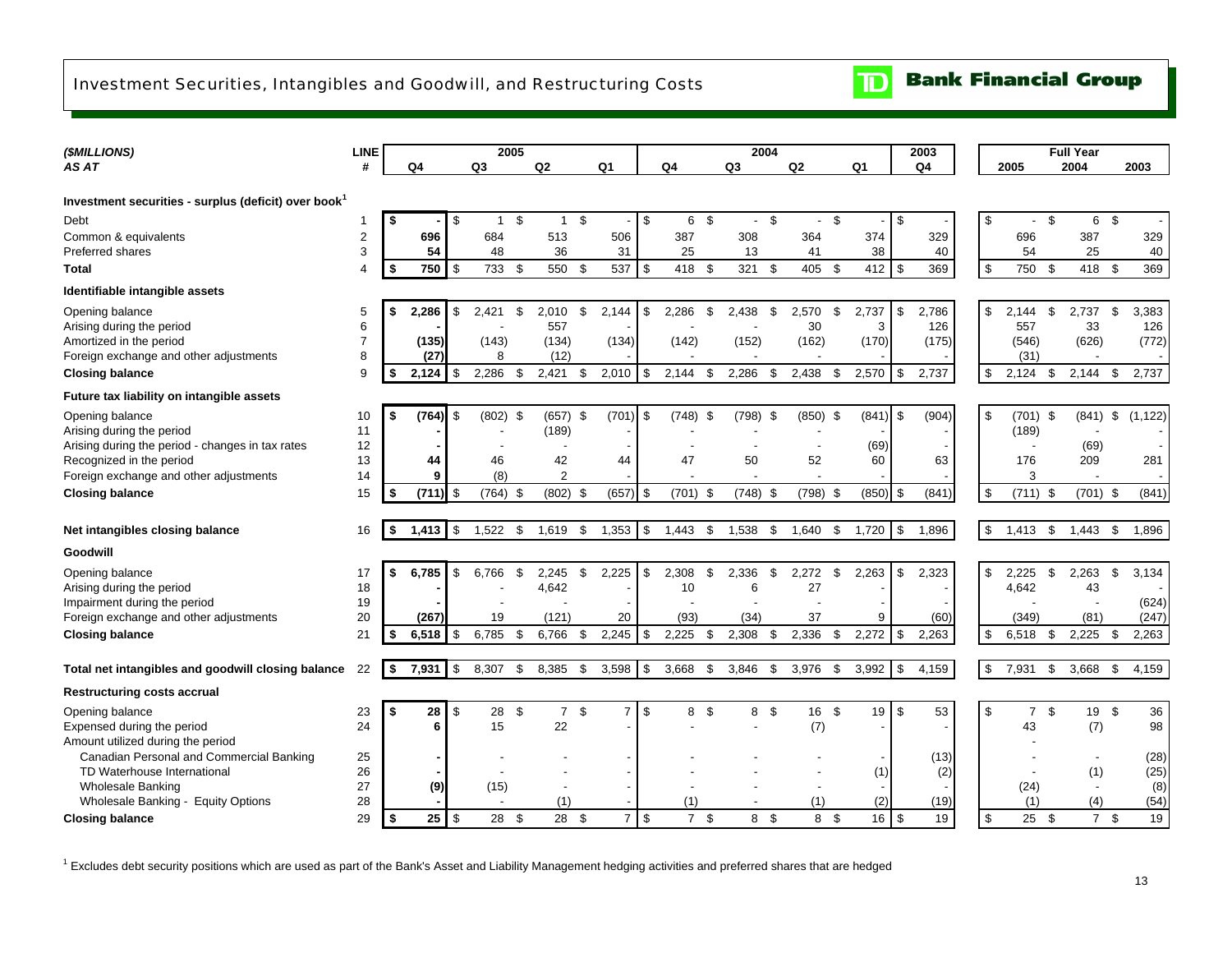### <span id="page-16-0"></span>Loan Securitization

**Bank Financial Group**  $\blacksquare$ 

#### *(\$MILLIONS)*

|                             | LINE |   |         | 2005 |    |      | 2004 |          |    | 2003 |     | <b>Full Year</b> |      |
|-----------------------------|------|---|---------|------|----|------|------|----------|----|------|-----|------------------|------|
| <b>FOR THE PERIOD ENDED</b> |      | w | ົ<br>uo | Q2   | c. | . ه. | Q3   | ~<br>$-$ | 0١ | Q4   | 200 | 2004             | 2003 |

#### **Loans securitized and sold to third parties**

Securitized/(repurchased) during the period<sup>1</sup>

| Mortgage        | <b>MBS Pool</b> |                     | 1,389<br>الا  | ,460<br>sD. | ,449<br>۰D               | ,650<br>S.               | .817         | .686 | .066                     | .056  | \$2,138 | 5,948<br>S. | 5,625<br>S   | \$7,511 |
|-----------------|-----------------|---------------------|---------------|-------------|--------------------------|--------------------------|--------------|------|--------------------------|-------|---------|-------------|--------------|---------|
|                 | Commercial      | ∼                   | 350           |             | 283                      |                          | 300          |      | 81                       | 318   |         |             | 633<br>699   | 879     |
| Personal        | <b>HELOC</b>    | C<br>J.             | -             |             | 786                      | $\overline{\phantom{0}}$ | -            |      | $\overline{\phantom{a}}$ | (370) |         |             | 786<br>(370) | (300)   |
|                 | Credit Card     | 4                   |               |             | -                        | $\sim$                   |              |      | $\overline{\phantom{a}}$ | (39)  | (613)   |             | (39)         | 13      |
| Corporate Loans |                 | $\overline{a}$<br>5 |               |             | $\overline{\phantom{a}}$ | $\overline{\phantom{a}}$ |              |      |                          |       |         |             |              |         |
| Total           |                 | 6                   | 1,739<br>ים ו | ,460        | 2.518                    | .650                     | 2,117<br>- ৯ | .686 | ,147                     | 965   | 1,525   | .367<br>ъ   | 5,915<br>ъ   | \$8,103 |

#### Outstanding at period end

With Retained Interest

| Mortgage                                         | Commercial         | $\overline{7}$ | \$<br>137   | -\$<br>159          |      | 186      | \$.      | 205                      | \$<br>243   |     | 283      |    | 314      | 262         | \$      | 257            | \$<br>137   |    | 243      | \$.     | 257      |
|--------------------------------------------------|--------------------|----------------|-------------|---------------------|------|----------|----------|--------------------------|-------------|-----|----------|----|----------|-------------|---------|----------------|-------------|----|----------|---------|----------|
| Personal                                         | <b>HELOC</b>       | 8              | 4,800       | 4,800               |      | 4,800    |          | 4,015                    | 4,024       |     | 4,039    |    | 4,077    | 4,120       |         | 4,541          | 4,800       |    | 4,024    |         | 4,541    |
|                                                  | <b>Credit Card</b> | 9              | 1,300       | 1,300               |      | 1,300    |          | 1,300                    | 1,300       |     | 1,300    |    | 1,500    | 1,500       |         | 1,539          | 1,300       |    | 1,300    |         | 1,539    |
| Corporate Loans                                  |                    | 10             |             |                     |      |          |          | $\overline{\phantom{a}}$ |             |     |          |    | 28       | 42          |         | 79             |             |    |          |         | 79       |
| Sub-total                                        |                    | 11             | 6,237<br>\$ | 6,259<br>$\sqrt{3}$ |      | \$6,286  | \$       | 5,520                    | \$<br>5,567 |     | \$5.622  | \$ | 5,919    | \$<br>5,924 |         | \$6,416        | \$6,237     | \$ | 5,567    |         | \$6,416  |
| <b>Without Retained Interest</b>                 |                    |                |             |                     |      |          |          |                          |             |     |          |    |          |             |         |                |             |    |          |         |          |
| Mortgage                                         | Conventional       | 12             | \$          | $\mathfrak{L}$      |      |          | \$       | 4                        | \$<br>11    | \$  | 36       | ደ  | 382      | 515         | \$      | 626            | \$          | \$ | 11       | \$      | 626      |
|                                                  | <b>MBS Pool</b>    | 13             | 15,476      | 15,207              |      | 14,811   |          | 14,074                   | 13,060      |     | 12,004   |    | 11,200   | 11,031      |         | 10,683         | 15,476      |    | 13,060   |         | 10,683   |
|                                                  | Commercial         | 14             | 2,161       | 1,827               |      | 1,841    |          | 1,567                    | 1,575       |     | 1,312    |    | 1,292    | 1,298       |         | 1,027          | 2,161       |    | 1,575    |         | 1,027    |
| Sub-total                                        |                    | 15             | \$17,637    | \$17,034            |      | \$16,652 | \$15,645 |                          | \$14,646    |     | \$13,352 |    | \$12,874 | \$12,844    |         | \$12,336       | \$17,637    |    | \$14,646 |         | \$12,336 |
|                                                  |                    |                |             |                     |      |          |          |                          |             |     |          |    |          |             |         |                |             |    |          |         |          |
| Total outstanding at period end                  |                    | 16             | \$23,874    | \$23,293            |      | \$22,938 | \$21.165 |                          | \$20.213    |     | \$18,974 |    | \$18,793 | \$18,768    |         | \$18,752       | \$23,874    |    | \$20,213 |         | \$18,752 |
| Economic Impact - Pre-tax                        |                    |                |             |                     |      |          |          |                          |             |     |          |    |          |             |         |                |             |    |          |         |          |
| Net interest income                              |                    | 17             | \$<br>(123) | l \$<br>(111)       | - \$ | (94)     | \$       | (92)                     | \$<br>(89)  | \$. | (105)    | \$ | (109)    | \$<br>(112) | \$      | (100)          | \$<br>(420) | £. | (415)    | \$      | (267)    |
| Other income                                     |                    | 18             | 120         | 101                 |      | 100      |          | 93                       | 82          |     | 90       |    | 107      | 111         |         | 89             | 414         |    | 390      |         | 250      |
| Provision for credit losses                      |                    | 19             | 8           | 10                  |      | 9        |          | 8                        | 9           |     | 9        |    | 13       | 10          |         | 13             | 35          |    | 41       |         | 37       |
| <b>Total impact</b>                              |                    | 20             | 5<br>-\$    | <b>S</b>            | \$   | 15       | \$       | 9                        | \$<br>2     | \$  | (6)      | \$ | 11       | \$          | \$<br>9 | $\overline{2}$ | \$<br>29    | \$ | 16       | \$      | 20       |
|                                                  |                    |                |             |                     |      |          |          |                          |             |     |          |    |          |             |         |                |             |    |          |         |          |
| Mortgage Backed Securities Retained <sup>2</sup> |                    |                |             |                     |      |          |          |                          |             |     |          |    |          |             |         |                |             |    |          |         |          |
| Outstanding at end of period                     |                    | 21             | \$10,577    | \$11,271            |      | \$11,628 | \$10,302 |                          | \$9,695     |     | \$10,522 |    | \$9,485  | \$7,217     |         | \$8,091        | \$10,577    | \$ | 9,695    | \$8,091 |          |

 $1$  Excludes principal repayments during the period

 $2\,$  Reported as investment securities issued or guaranteed by Canada on the consolidated balance sheet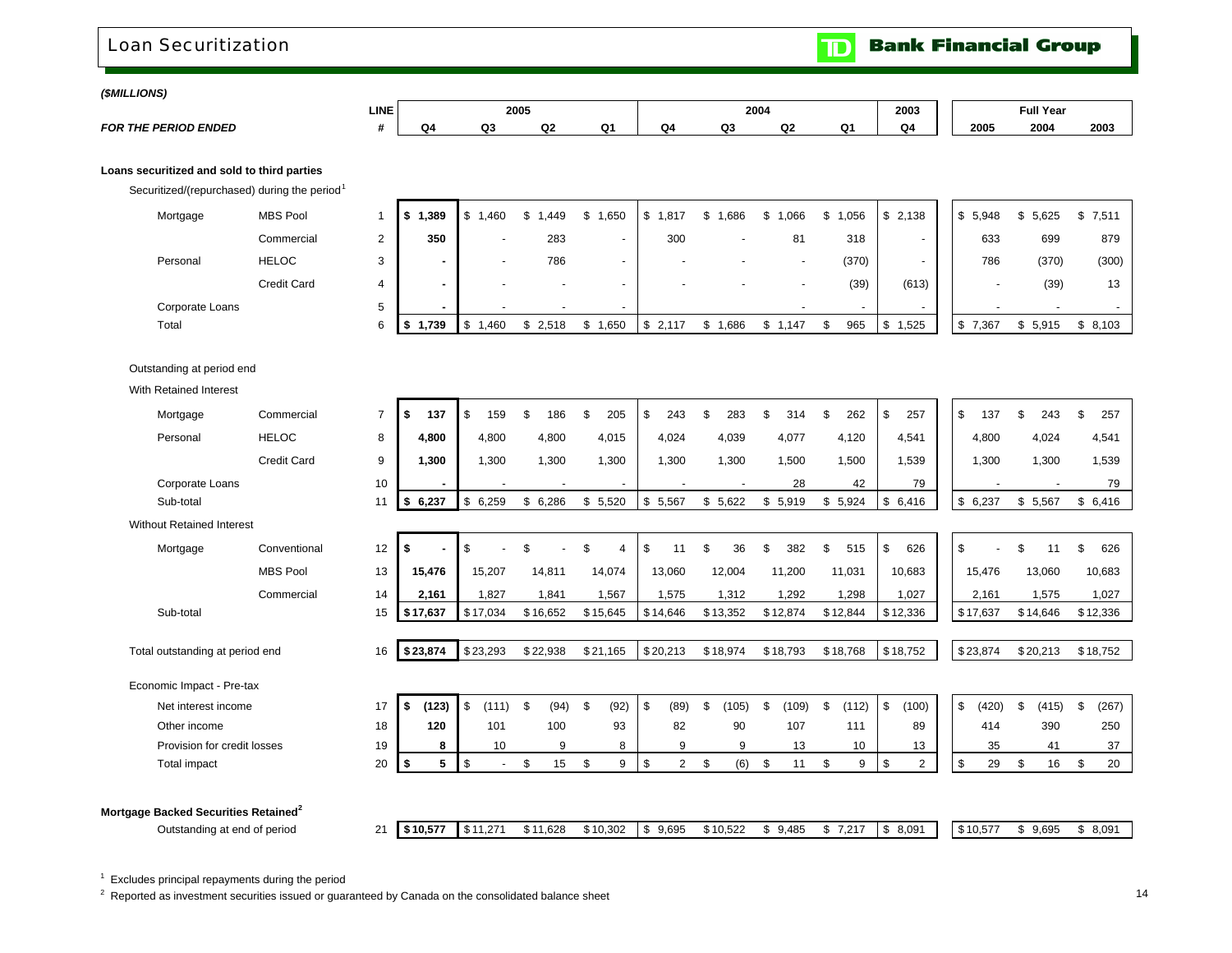## <span id="page-17-0"></span>Impaired Loans and General Allowances



| (\$MILLIONS)                                                                 | <b>LINE</b>    |                |                          | 2005 |                          |                |               |     |                          | 2004 |                          |                          | 2003                     |
|------------------------------------------------------------------------------|----------------|----------------|--------------------------|------|--------------------------|----------------|---------------|-----|--------------------------|------|--------------------------|--------------------------|--------------------------|
| AS AT                                                                        | #              | Q4             | Q3                       |      | Q2                       | Q <sub>1</sub> | Q4            |     | Q3                       |      | Q2                       | Q <sub>1</sub>           | Q4                       |
| <b>GROSS IMPAIRED LOANS</b>                                                  |                |                |                          |      |                          |                |               |     |                          |      |                          |                          |                          |
| <b>Canadian Personal and Commercial Banking</b>                              |                |                |                          |      |                          |                |               |     |                          |      |                          |                          |                          |
| Personal                                                                     | $\mathbf{1}$   | \$<br>144      | \$<br>135                | \$   | 135                      | \$<br>138      | \$<br>138     | \$  | 156                      | \$   | 165                      | \$<br>204                | \$<br>215                |
| Commercial                                                                   | $\overline{2}$ | 130            | 147                      |      | 149                      | 180            | 136           |     | 164                      |      | 171                      | 221                      | 208                      |
| Total Canadian Personal and Commercial Banking                               | 3              | 274            | 282                      |      | 284                      | 318            | 274           |     | 320                      |      | 336                      | 425                      | 423                      |
| U.S. Personal and Commercial Banking                                         | 4              | 67             | 88                       |      | 86                       | $\overline{2}$ | 2             |     | 2                        |      | 2                        | 2                        | $\overline{2}$           |
| <b>Wholesale Banking</b>                                                     | 5              | ٠              | $\overline{\phantom{a}}$ |      | $\overline{\phantom{a}}$ | $\sim$         | $\sim$        |     | $\overline{\phantom{a}}$ |      | $\sim$                   | $\overline{\phantom{a}}$ | $\overline{\phantom{a}}$ |
| <b>Corporate Segment</b>                                                     |                |                |                          |      |                          |                |               |     |                          |      |                          |                          |                          |
| Corporate loans - non-core                                                   | 6              | 8              | 82                       |      | 112                      | 193            | 261           |     | 430                      |      | 586                      | 739                      | 946                      |
| <b>TOTAL GROSS IMPAIRED LOANS</b>                                            | $\overline{7}$ | \$<br>349      | \$<br>452                | \$   | 482                      | \$<br>513      | \$<br>537     | \$  | 752                      | \$   | 924                      | \$<br>1,166              | \$<br>1,371              |
| <b>NET IMPAIRED LOANS</b><br><b>Canadian Personal and Commercial Banking</b> |                |                |                          |      |                          |                |               |     |                          |      |                          |                          |                          |
| Personal                                                                     | 8              | \$<br>72       | \$<br>64                 | \$   | 62                       | \$<br>68       | \$<br>63      | \$  | 81                       | \$   | 87                       | \$<br>111                | \$<br>121                |
| Commercial                                                                   | 9              | 75             | 80                       |      | 80                       | 110            | 75            |     | 86                       |      | 91                       | 136                      | 123                      |
| Total Canadian Personal and Commercial Banking                               | 10             | 147            | 144                      |      | 142                      | 178            | 138           |     | 167                      |      | 178                      | 247                      | 244                      |
| <b>U.S. Personal and Commercial Banking</b>                                  | 11             | 49             | 51                       |      | 60                       | $\blacksquare$ |               |     | $\overline{\phantom{a}}$ |      | $\overline{\phantom{a}}$ |                          | $\overline{\phantom{a}}$ |
| <b>Wholesale Banking</b>                                                     | 12             | $\blacksquare$ |                          |      | $\blacksquare$           | $\blacksquare$ |               |     | $\overline{a}$           |      | $\blacksquare$           | $\overline{\phantom{a}}$ |                          |
| <b>Corporate Segment</b>                                                     |                |                |                          |      |                          |                |               |     |                          |      |                          |                          |                          |
| Corporate loans - non-core                                                   | 13             | $\blacksquare$ | 20                       |      | 30                       | 79             | 133           |     | 293                      |      | 400                      | 469                      | 640                      |
| Total impaired loans net of specific provisions                              | 14             | 196            | 215                      |      | 232                      | 257            | 271           |     | 460                      |      | 578                      | 716                      | 884                      |
| General allowance for credit losses                                          | 15             | 1,140          | 1,143                    |      | 1,160                    | 882            | 917           |     | 917                      |      | 917                      | 984                      | 984                      |
| Sectoral allowance for credit losses                                         | 16             |                |                          |      |                          |                |               |     | 160                      |      | 228                      | 316                      | 541                      |
| <b>TOTAL NET IMPAIRED LOANS</b>                                              | 17             | \$<br>(944)    | \$<br>(928)              | \$   | (928)                    | \$<br>(625)    | \$<br>(646)   | \$  | (617)                    | \$   | (567)                    | \$<br>(584)              | \$<br>(641)              |
|                                                                              |                |                |                          |      |                          |                |               |     |                          |      |                          |                          |                          |
| Allowance for credit losses as a % of gross impaired loans                   | 18             | 370.5%         | 305.3%                   |      | 292.5%                   | 221.8%         | 220.3%        |     | 182.0%                   |      | 161.4%                   | 150.1%                   | 146.8%                   |
| Total Loans (page 12, line 12)                                               | 19             | 158,232<br>\$  | \$<br>158,911            | \$   | 154,673                  | \$<br>131,108  | \$<br>129,431 | \$. | 128,923                  | \$   | 127,170                  | \$<br>125,871            | \$<br>124,703            |
| Net impaired loans as a % of net loans                                       | 20             | (0.6)%         | (0.6)%                   |      | (0.6)%                   | (0.5)%         | (0.5)%        |     | (0.5)%                   |      | (0.4)%                   | (0.5)%                   | (0.5)%                   |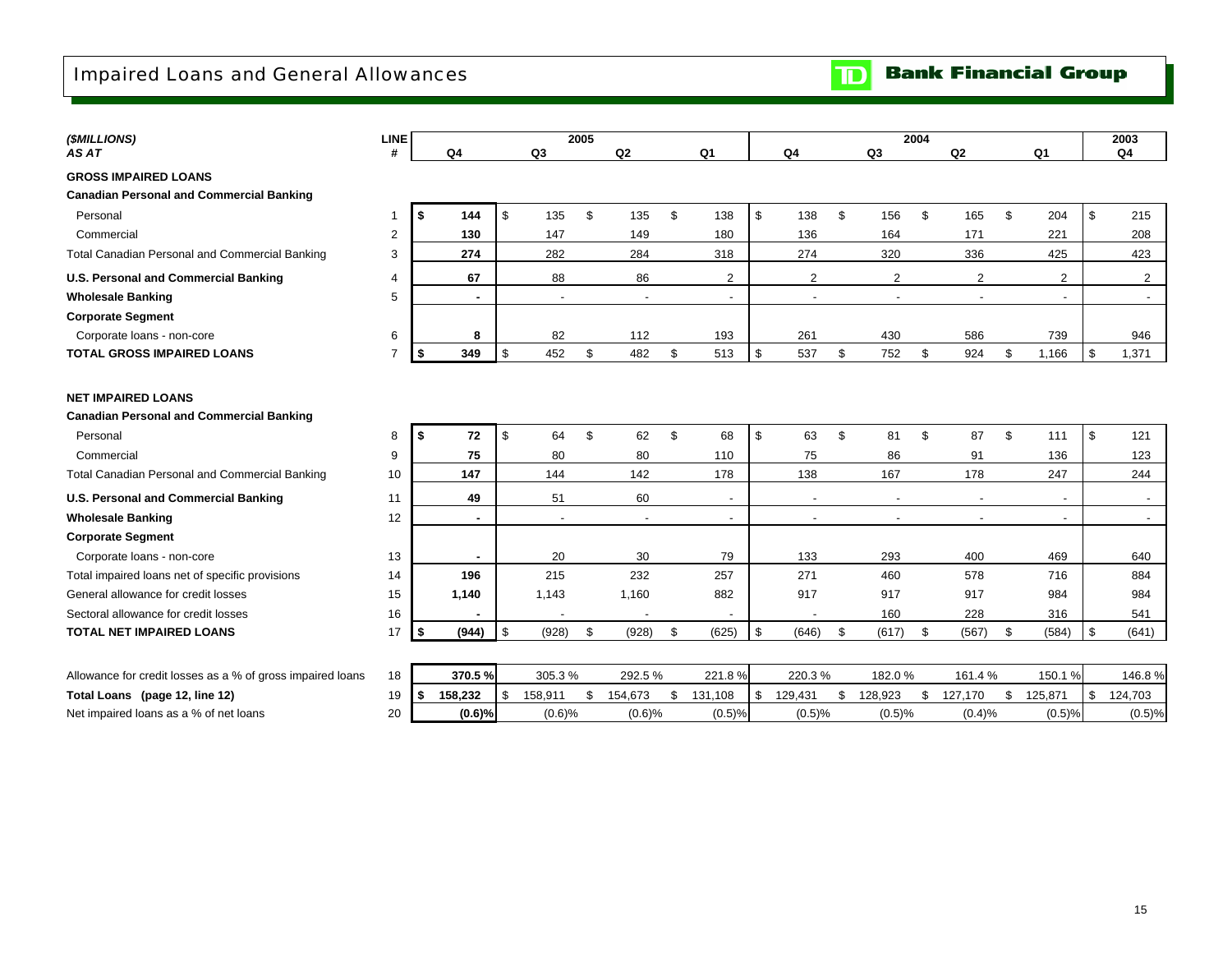## <span id="page-18-0"></span>Change in Gross Impaired Loans & Allowance for Credit Losses

#### **Bank Financial Group**  $\blacksquare$

| (\$MILLIONS)                                                             | <b>LINE</b>    |                    |                   | 2005                     |                                            |               |                |                  | 2004              |             |                          | 2003               |              | <b>Full Year</b> |                    |
|--------------------------------------------------------------------------|----------------|--------------------|-------------------|--------------------------|--------------------------------------------|---------------|----------------|------------------|-------------------|-------------|--------------------------|--------------------|--------------|------------------|--------------------|
| AS AT                                                                    | #              | Q4                 | Q3                | Q <sub>2</sub>           | Q1                                         |               | Q4             | Q3               | Q2                | Q1          |                          | Q4                 | 2005         | 2004             | 2003               |
| <b>GROSS IMPAIRED LOANS BY SEGMENT</b>                                   |                |                    |                   |                          |                                            |               |                |                  |                   |             |                          |                    |              |                  |                    |
| Balance at beginning of period                                           | -1             | \$<br>452          | 482<br>\$         | \$<br>513                | \$<br>537                                  | $\sqrt[6]{3}$ | 752            | \$<br>924        | \$<br>1.166       | \$<br>1.371 |                          | \$1.905            | \$<br>537    | \$1,371          | \$<br>2,525        |
| Additions                                                                |                |                    |                   |                          |                                            |               |                |                  |                   |             |                          |                    |              |                  |                    |
| Canadian Personal and Commercial Banking - retail                        | 2              | 150                | 141               | 138                      | 140                                        |               | 139            | 152              | 152               |             | 206                      | 182                | 569          | 649              | 730                |
| - commercial mid-market                                                  | 3              | 39                 | 12                | 21                       | 71                                         |               | 4              | 28               | 5                 |             | 22                       | 84                 | 143          | 59               | 185                |
| U.S. Personal and Commercial Banking                                     | 4              | 25                 | 47                |                          |                                            |               |                |                  |                   |             |                          |                    | 72           |                  |                    |
| <b>Wholesale Banking</b><br>Corporate - non-core                         | 5<br>6         |                    |                   |                          | $\overline{\phantom{a}}$<br>$\blacksquare$ |               | 23             | 85               |                   |             | 156                      | 262                |              | 264              | 1,134              |
| Total additions to impaired loans and acceptances                        | $\overline{7}$ | \$<br>214          | 200<br>\$.        | \$<br>159                | \$<br>211                                  | \$            | 166            | \$<br>265        | \$<br>157         | \$          | 384                      | £.<br>528          | \$<br>784    | \$<br>972        | \$<br>2,049        |
| Return to performing status, repaid or sold                              | 8              | (173)              | (103)             | (164)                    | (129)                                      |               | (214)          | (256)            | (263)             |             | (384)                    | (555)              | (569)        | (1, 117)         | (1, 358)           |
|                                                                          | 9              | \$                 | \$                |                          | \$                                         | \$            |                |                  |                   |             |                          | \$                 | \$           |                  |                    |
| Net new additions (reductions)<br>Arising on acquisition of TD Banknorth | 10             | 41                 | 97                | \$<br>(5)<br>86          | 82                                         |               | (48)           | \$<br>9          | \$<br>(106)       | \$          | $\overline{\phantom{a}}$ | (27)               | 215<br>86    | \$<br>(145)      | \$<br>691          |
| Write-offs                                                               | 11             | (138)              | (125)             | (113)                    | (111)                                      |               | (132)          | (164)            | (159)             |             | (232)                    | (426)              | (487)        | (687)            | (1,601)            |
| Foreign exchange and other adjustments                                   | 12             | (6)                | (2)               | $\mathbf{1}$             | 5                                          |               | (35)           | (17)             | 23                |             | 27                       | (81)               | (2)          | (2)              | (244)              |
| Change during the period                                                 | 13             | (103)              | (30)              | (31)                     | (24)                                       |               | (215)          | (172)            | (242)             |             | (205)                    | (534)              | (188)        | (834)            | (1, 154)           |
| Balance at end of period                                                 | 14             | \$<br>349          | 452               | \$<br>482                | \$<br>513                                  | \$            | 537            | \$<br>752        | \$<br>924         | \$<br>1,166 |                          | \$<br>1,371        | \$<br>349    | \$<br>537        | \$1,371            |
| <b>GROSS IMPAIRED LOANS BY LOCATION</b> <sup>2</sup>                     |                |                    |                   |                          |                                            |               |                |                  |                   |             |                          |                    |              |                  |                    |
| Canada                                                                   | 15             | 276<br>\$          | 285               | \$<br>286                | \$<br>320                                  | \$            | 277            | \$<br>324        | \$<br>344         | \$          | 467                      | \$<br>506          | \$<br>276    | 277<br>\$        | \$<br>506          |
| <b>USA</b>                                                               | 16             | 73                 | 167               | 196                      | 193                                        |               | 233            | 313              | 431               |             | 507                      | 678                | 73           | 233              | 678                |
| Offshore                                                                 | 17             |                    |                   |                          |                                            |               | 27             | 115              | 149               |             | 192                      | 187                |              | 27               | 187                |
| Balance at end of period                                                 | 18             | \$<br>349          | 452               | \$<br>482                | \$<br>513                                  | \$            | 537            | \$<br>752        | \$<br>924         | \$<br>1,166 |                          | \$<br>1,371        | \$<br>349    | \$<br>537        | \$<br>1,371        |
| <b>ALLOWANCE FOR CREDIT LOSSES</b>                                       |                |                    |                   |                          |                                            |               |                |                  |                   |             |                          |                    |              |                  |                    |
| <b>Specific allowance</b>                                                |                |                    |                   |                          |                                            |               |                |                  |                   |             |                          |                    |              |                  |                    |
|                                                                          |                |                    |                   | \$<br>256                | \$                                         | \$            | 292            | \$<br>346        | \$<br>450         | \$          | 487                      |                    | \$           | $\mathbb S$      | \$1,074            |
| Balance at beginning of period<br>Write-offs                             | 19<br>20       | 237<br>\$<br>(138) | 250<br>S<br>(125) | (113)                    | 266<br>(111)                               |               | (132)          | (164)            | (159)             |             | (232)                    | 709<br>\$<br>(426) | 266<br>(487) | 487<br>(687)     | (1,601)            |
| Recoveries                                                               | 21             | 82                 | 54                | 55                       | 54                                         |               | 30             | 32               | 35                |             | 26                       | 29                 | 245          | 123              | 120                |
| Transfer (to)/from sectoral                                              | 22             |                    |                   | ÷                        | ÷                                          |               | $\overline{1}$ | $\overline{2}$   | (61)              |             | 64                       | 76                 |              | 6                | 577                |
| Provision for credit losses                                              | 23             | (22)               | 60                | 24                       | 45                                         |               | 82             | 83               | 75                |             | 96                       | 114                | 107          | 336              | 423                |
| Arising on acquisition of TD Banknorth                                   | 24             |                    |                   | 27                       | $\blacksquare$                             |               |                |                  |                   |             |                          |                    | 27           |                  |                    |
| Foreign exchange and other adjustments                                   | 25             | (6)                | (2)               | $\mathbf{1}$             | $\overline{2}$                             |               | (7)            | (7)              | 6                 |             | 9                        | (15)               | (5)          | $\overline{1}$   | (106)              |
| Balance at end of period                                                 | 26             | \$<br>153          | 237<br>\$         | \$<br>250                | \$<br>256                                  | \$            | 266            | \$<br>292        | 346<br>\$         | S.          | 450                      | 487<br>\$          | \$<br>153    | \$<br>266        | \$<br>487          |
| <b>General allowance</b>                                                 |                |                    |                   |                          |                                            |               |                |                  |                   |             |                          |                    |              |                  |                    |
| Balance at beginning of period                                           | 27             | \$1,143            | \$1,160           | \$<br>882                | \$<br>917                                  | \$            | 917            | \$<br>917        | \$<br>984         | \$          | 984                      | \$1,141            | \$<br>917    | \$<br>984        | \$<br>1,141        |
| Provision for credit losses - TD Banknorth                               | 28             | 7                  | (20)              | (4)                      |                                            |               |                |                  |                   |             |                          |                    | (17)         |                  |                    |
| - Other                                                                  | 29             |                    |                   | $\overline{\phantom{a}}$ | (35)                                       |               |                |                  | (67)              |             |                          | (157)              | (35)         | (67)             | (157)              |
| Arising on acquisition of TD Banknorth                                   | 30             |                    |                   | 289                      | $\overline{\phantom{a}}$                   |               |                |                  |                   |             |                          |                    | 289          |                  |                    |
| Foreign exchange and other adjustments                                   | 31             | (10)               | 3                 | (7)                      | $\blacksquare$                             |               |                |                  |                   |             | $\blacksquare$           | $\blacksquare$     | (14)         | $\sim$           | $\sim$             |
| Balance at end of period                                                 | 32             | \$1,140            | \$1,143           | \$1,160                  | \$<br>882                                  | \$            | 917            | \$<br>917        | \$<br>917         | \$          | 984                      | \$<br>984          | \$1,140      | \$<br>917        | \$<br>984          |
| Sectoral allowance                                                       |                |                    |                   |                          |                                            |               |                |                  |                   |             |                          |                    |              |                  |                    |
| Balance at beginning of period                                           | 33             | \$                 | \$.               | \$                       | \$.                                        | \$            | 160            | \$<br>228        | \$<br>316         | \$          | 541                      | \$<br>698          | \$           | \$<br>541        | \$<br>1,285        |
| Transfer (to)/from specific<br>Recoveries                                |                |                    |                   |                          |                                            |               |                | (2)              | 61                |             | (64)                     | (76)               |              | (6)              | (577)              |
|                                                                          | 34             |                    |                   |                          |                                            |               | (1)            |                  |                   |             |                          |                    |              |                  |                    |
|                                                                          | 35             |                    |                   |                          | $\blacksquare$                             |               | 12             | 39               | 67                |             | 32                       | 20                 |              | 150              | 57                 |
| Provision for credit losses                                              | 36             |                    |                   |                          | $\blacksquare$<br>$\overline{\phantom{a}}$ |               | (155)          | (100)            | (200)             |             | (200)                    | (40)               |              | (655)            | (80)               |
| Foreign exchange and other adjustments<br>Balance at end of period       | 37<br>38       | \$                 |                   | \$                       | \$<br>$\overline{a}$                       | \$            | (16)           | \$<br>(5)<br>160 | (16)<br>\$<br>228 | \$          | $\overline{7}$<br>316    | (61)<br>541<br>\$  | \$           | (30)<br>\$       | (144)<br>541<br>\$ |

<sup>1</sup> Including Small Business Banking

<sup>2</sup> Based on geographic location of unit responsible for recording revenue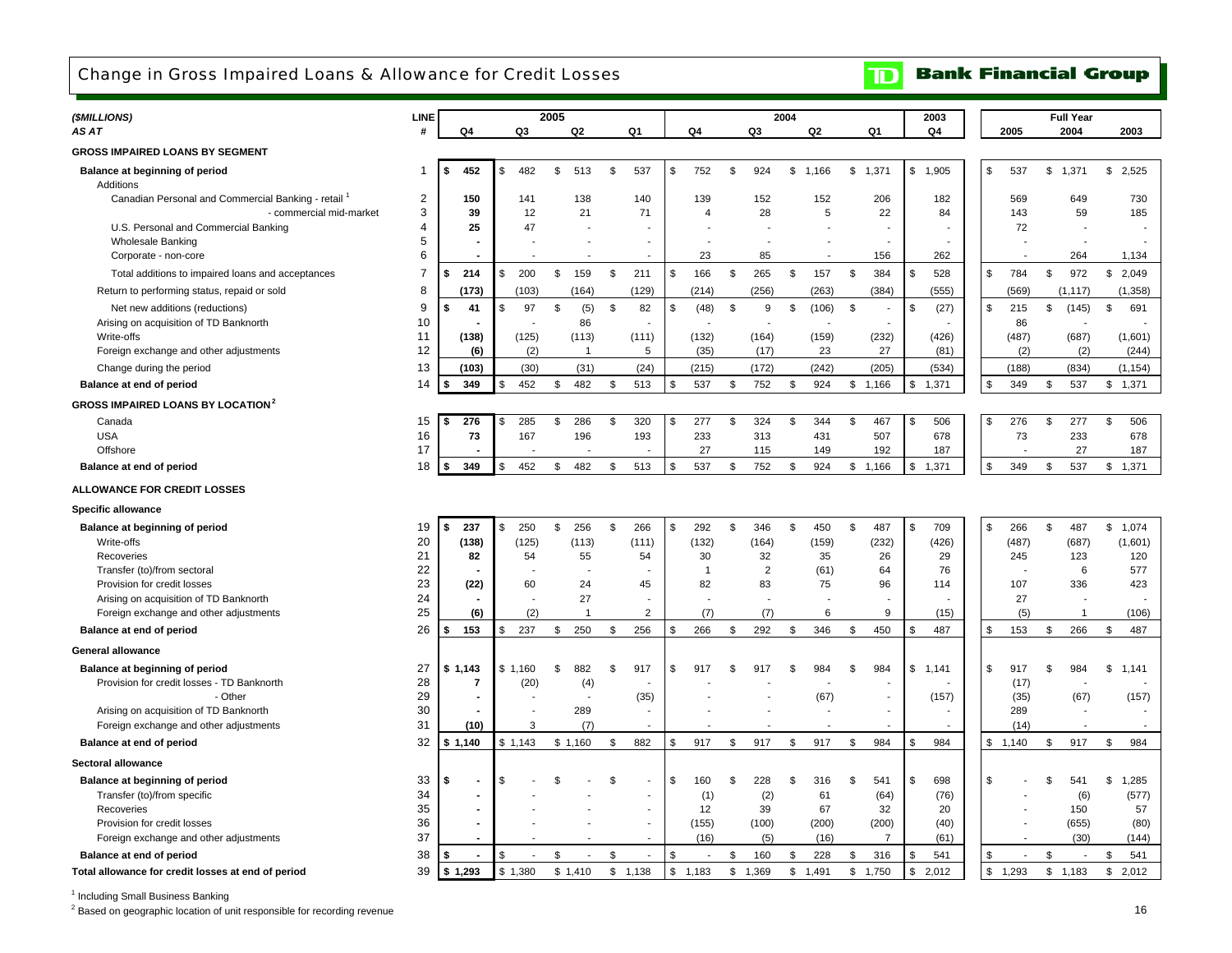## <span id="page-19-0"></span>Analysis of Change in Shareholders' Equity & Non-Controlling interest

**Bank Financial Group**  $\mathbf{D}$ 

| ( <i>SMILLIONS</i> )                                               | <b>LINE</b>    |               | 2005                     |                      |                   |                          |                            | 2004         |                    | 2003           |                                 | <b>Full Year</b> |              |
|--------------------------------------------------------------------|----------------|---------------|--------------------------|----------------------|-------------------|--------------------------|----------------------------|--------------|--------------------|----------------|---------------------------------|------------------|--------------|
| <b>FOR THE PERIOD ENDED</b>                                        | #              | Q4            | Q3                       | Q2                   | Q1                | Q4                       | Q3                         | Q2           | Q1                 | Q4             | 2005                            | 2004             | 2003         |
| <b>Common shares</b>                                               |                |               |                          |                      |                   |                          |                            |              |                    |                |                                 |                  |              |
| Opening balance                                                    | 1              | 5,744<br>\$   | 5,632<br>\$              | 3.475<br>\$          | 3,373<br><b>S</b> | \$<br>3,245              | \$<br>3,281                | 3,192<br>\$  | 3,179<br>\$        | \$<br>3,078    | \$<br>3,373                     | 3,179<br>\$      | 2,846<br>\$  |
| Issued - options                                                   | $\overline{2}$ | 31            | 22                       | 45                   | 27                | 17                       | 11                         | 36           | 35                 | 19             | 125                             | 99               | 47           |
| - dividend reinvestment plan                                       | 3              | 104           | 102                      | 101                  | 73                | 78                       | 9                          | 11           | 76                 | 82             | 380                             | 174              | 286          |
| - acquisition of TD Banknorth                                      | $\overline{4}$ |               |                          | 1,988                |                   | $\overline{\phantom{a}}$ | ÷,                         |              |                    |                | 1,988                           |                  |              |
| Impact of shares (acquired) sold for trading purposes <sup>1</sup> | 5              | (7)           | (12)                     | 23                   | 2                 | 33                       | (46)                       | 70           | (98)               | n/a            | 6                               | (41)             | n/a          |
| Repurchase of common shares                                        | 6              |               | $\overline{\phantom{a}}$ |                      |                   | $\overline{\phantom{a}}$ | (10)                       | (28)         |                    |                | $\overline{\phantom{a}}$        | (38)             |              |
| Closing balance                                                    | $\overline{7}$ | 5,872         | 5,744                    | 5,632                | 3,475             | 3,373                    | 3,245                      | 3,281        | 3,192              | 3,179          | 5,872                           | 3,373            | 3,179        |
| <b>Contributed surplus</b>                                         |                |               |                          |                      |                   |                          |                            |              |                    |                |                                 |                  |              |
| Opening balance                                                    | 8              | 36            | 28                       | 24                   | 20                | 17                       | 14                         | 12           | 9                  | 7              | 20                              | 9                |              |
| Stock option expense                                               | 9              | 4             | 8                        | 5                    | 4                 | 3                        | 3                          | 3            | 3                  | $\overline{2}$ | 21                              | 12               | 9            |
| Stock option exercised                                             | 10             |               |                          | (1)                  |                   |                          |                            | (1)          |                    |                | (1)                             | (1)              |              |
| Closing balance                                                    | 11             | 40            | 36                       | 28                   | 24                | 20                       | 17                         | 14           | 12                 | 9              | 40                              | 20               | 9            |
| <b>Retained earnings</b>                                           |                |               |                          |                      |                   |                          |                            |              |                    |                |                                 |                  |              |
| Opening balance                                                    | 12             | 10,358        | 10,230                   | 9,916                | 9,540             | 9,176                    | 8,898                      | 8,867        | 8,518              | 8,247          | 9,540                           | 8,518            | 8,292        |
| Net income                                                         | 13             | 589           | 411                      | 599                  | 630               | 595                      | 565                        | 490          | 582                | 480            | 2,229                           | 2,232            | 989          |
| Dividends - common                                                 | 14             | (298)         | (283)                    | (281)                | (236)             | (235)                    | (222)                      | (224)        | (209)              | (209)          | (1,098)                         | (890)            | (754)        |
| Premium paid on common shares repurchased                          | 15             |               |                          |                      |                   |                          | (77)                       | (235)        |                    |                | $\overline{\phantom{a}}$        | (312)            |              |
| Other                                                              | 16             |               |                          | (4)                  | (18)              | $\overline{4}$           | 12                         |              | (24)               |                | (21)                            | (8)              | (9)          |
| Closing balance                                                    | 17             | 10,650        | 10,358                   | 10,230               | 9,916             | 9,540                    | 9,176                      | 8,898        | 8,867              | 8,518          | 10,650                          | 9,540            | 8,518        |
| Foreign currency translation adjustments                           |                |               |                          |                      |                   |                          |                            |              |                    |                |                                 |                  |              |
| Opening balance                                                    | 18             | (363)         | (298)                    | (212)                | (265)             | (73)                     | 16                         | (57)         | (130)              | 80             | (265)                           | (130)            | 418          |
| Investments in subsidiaries                                        | 19             | (628)         | (369)                    | 36                   | 243               | (910)                    | (320)                      | 322          | 169                | (551)          | (718)                           | (739)            | (1, 595)     |
| Hedging activities                                                 | 20             | 443           | 462                      | (198)                | (279)             | 1,092                    | 392                        | (329)        | (151)              | 516            | 428                             | 1,004            | 1,528        |
| Provision for/ benefit of income taxes                             | 21             | (148)         | (158)                    | 76                   | 89                | (374)                    | (161)                      | 80           | 55                 | (175)          | (141)                           | (400)            | (481)        |
| Closing balance                                                    | 22             | (696)         | (363)                    | (298)                | (212)             | (265)                    | (73)                       | 16           | (57)               | (130)          | (696)                           | (265)            | (130)        |
| Total shareholders' equity                                         | 23             | 15,866        | \$<br>15,775             | \$<br>15,592         | 13,203<br>\$      | \$<br>12,668             | \$<br>12,365               | \$<br>12,209 | \$<br>12,014       | 11,576<br>\$   | \$<br>15,866                    | \$<br>12,668     | \$<br>11,576 |
|                                                                    |                |               |                          |                      |                   |                          |                            |              |                    |                |                                 |                  |              |
| Non-controlling interest in subsidiaries                           |                |               |                          |                      |                   |                          |                            |              |                    |                |                                 | \$               |              |
| Opening balance                                                    | 24<br>25       | 1,746<br>\$   | 1,676<br>\$              | \$<br>$\blacksquare$ | $\mathbb S$       | \$                       | \$                         | \$           | $\mathbb S$        | \$             | $\mathfrak s$<br>$\blacksquare$ |                  | \$           |
| On acquisition                                                     | 26             |               |                          | 1,695                |                   |                          |                            |              |                    |                | 1,695                           |                  |              |
| On account of income                                               |                | 53            | 58                       | 21                   |                   |                          |                            |              |                    |                | 132                             |                  |              |
| Change in ownership level                                          | 27             | 11            | 11                       |                      |                   |                          |                            |              |                    |                | 22                              |                  |              |
| Dividends paid by TD Banknorth                                     | 28             | (21)          | (19)                     |                      |                   |                          |                            |              |                    |                | (40)                            |                  |              |
| Foreign exchange adjustments                                       | 29<br>30       | (81)<br>1,708 | 20<br>1,746<br>\$        | (40)<br>1,676<br>\$  | \$                | \$<br>$\blacksquare$     | <b>S</b><br>$\blacksquare$ | \$           | $\mathbf{\hat{s}}$ | \$             | (101)<br>\$<br>1,708            | \$               | \$           |
| Closing balance                                                    |                |               |                          |                      |                   |                          |                            |              |                    |                |                                 |                  |              |
| <b>NUMBER OF COMMON SHARES (thousands)</b>                         |                |               |                          |                      |                   |                          |                            |              |                    |                |                                 |                  |              |
| Opening balance                                                    | 31             | 709,029       | 706,699                  | 658,349              | 655,902           | 652,960                  | 655,309                    | 657,601      | 656,261            | 653,365        | 655,902                         | 656,261          | 645,399      |
| Issued - options                                                   | 32             | 1,025         | 786                      | 1,517                | 941               | 618                      | 377                        | 1,625        | 1,829              | 946            | 4,269                           | 4,449            | 2,900        |
| - dividend reinvestment plan                                       | 33             | 1,917         | 1,813                    | 2,046                | 1,497             | 1,641                    | 219                        | 236          | 1,748              | 1,950          | 7,273                           | 3,844            | 7,962        |
| - acquisition of TD Banknorth                                      | 34             |               |                          | 44,287               |                   |                          | $\overline{\phantom{a}}$   |              |                    |                | 44,287                          |                  |              |
| Impact of shares (acquired) sold for trading purposes              | 35             | (159)         | (269)                    | 500                  | 9                 | 683                      | (1,005)                    | 1,507        | (2, 237)           | n/a            | 81                              | (1,052)          | n/a          |
| Repurchase of common shares                                        | 36             |               |                          |                      |                   |                          | (1,940)                    | (5,660)      |                    |                |                                 | (7,600)          |              |
| Closing balance                                                    | 37             |               | 709,029                  |                      |                   |                          |                            |              |                    |                |                                 |                  |              |

1 Purchased by subsidiaries of the Bank which are regulated securities entities in accordance with Regulation 92-313 of the *Bank Act* . Prospectively reflected change to CICA Handbook s. 1100 effective Q1/04